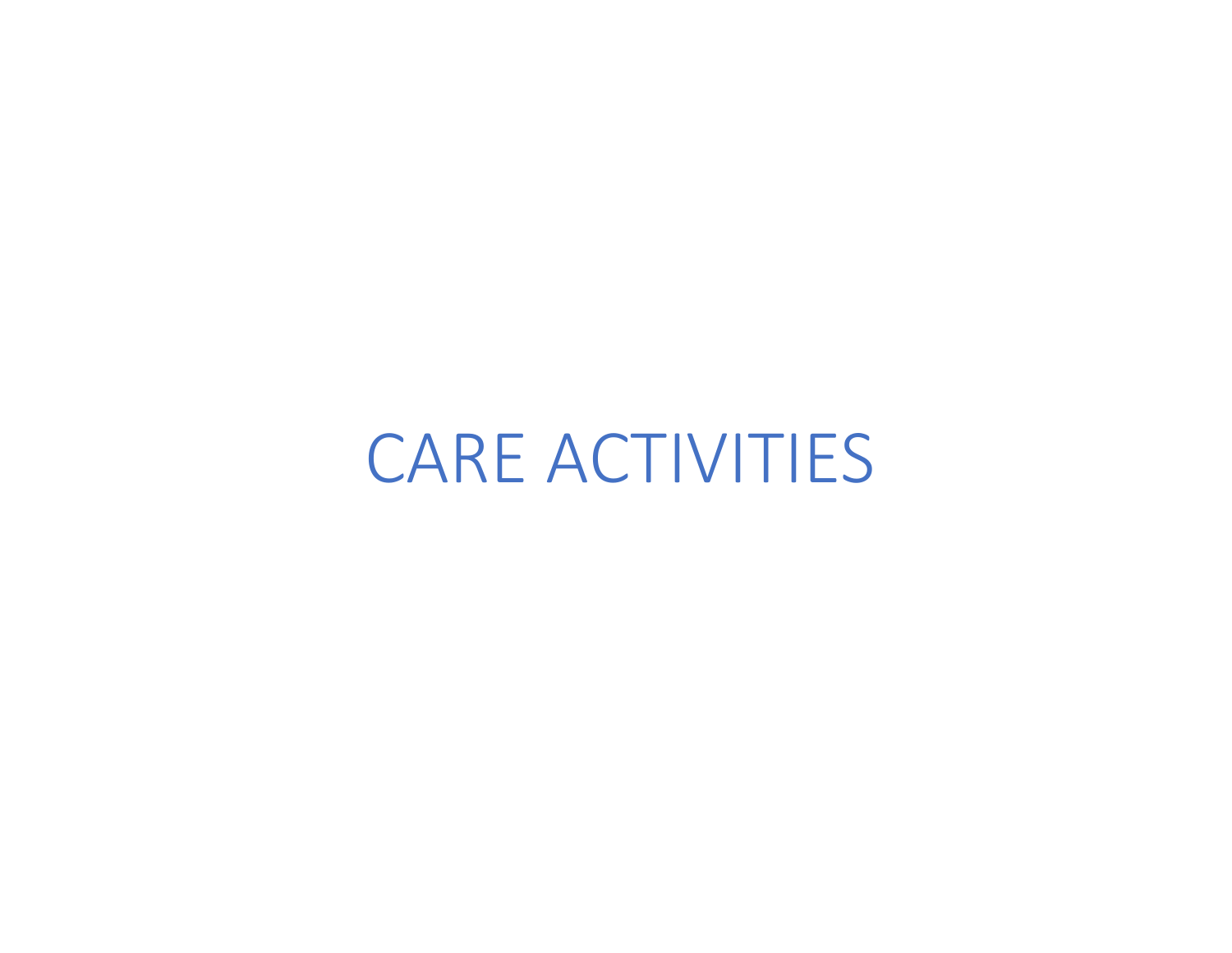

In the last month, how often did care recipient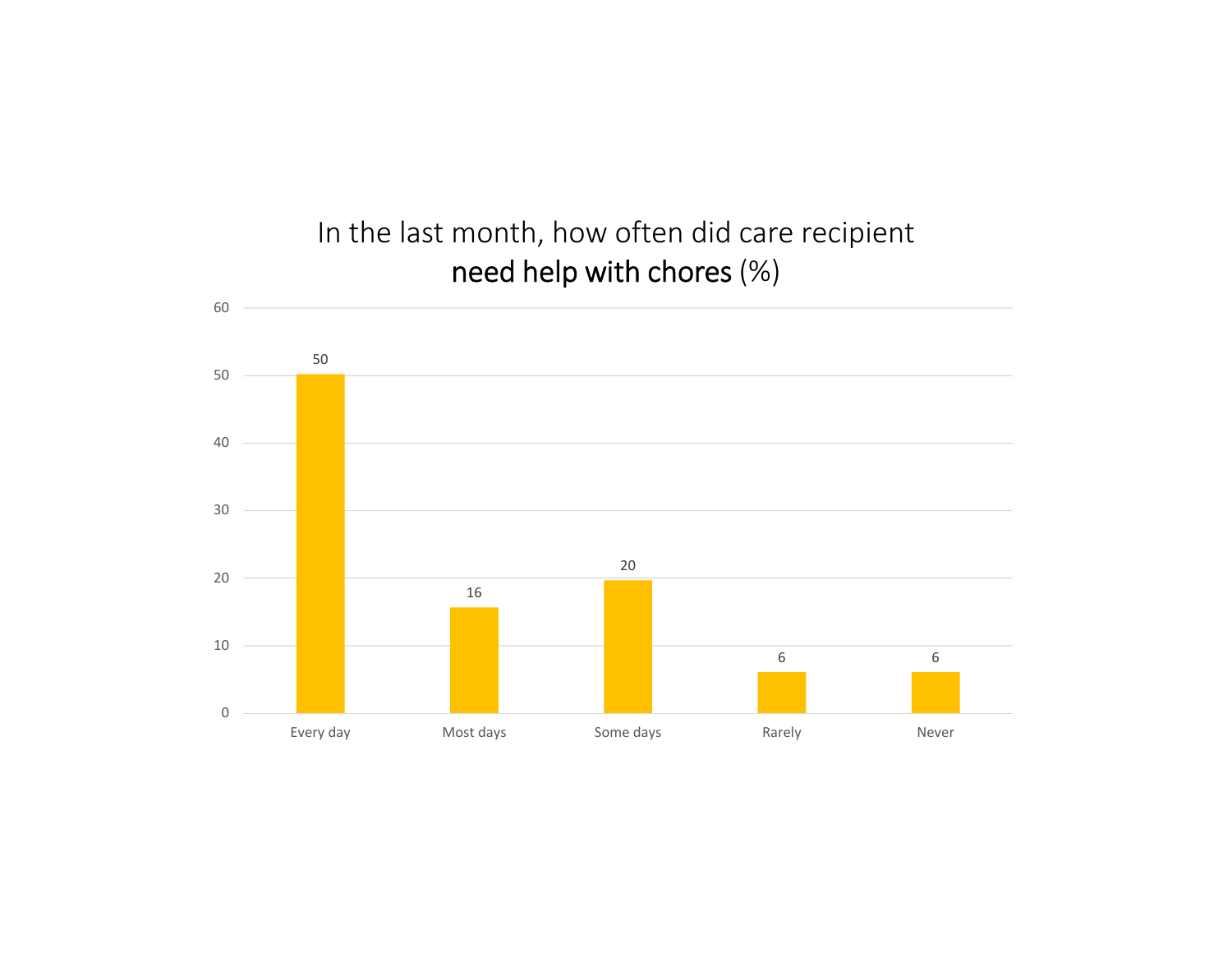#### Caregiver and Others' help with chores (among care recipients needing help): (%)

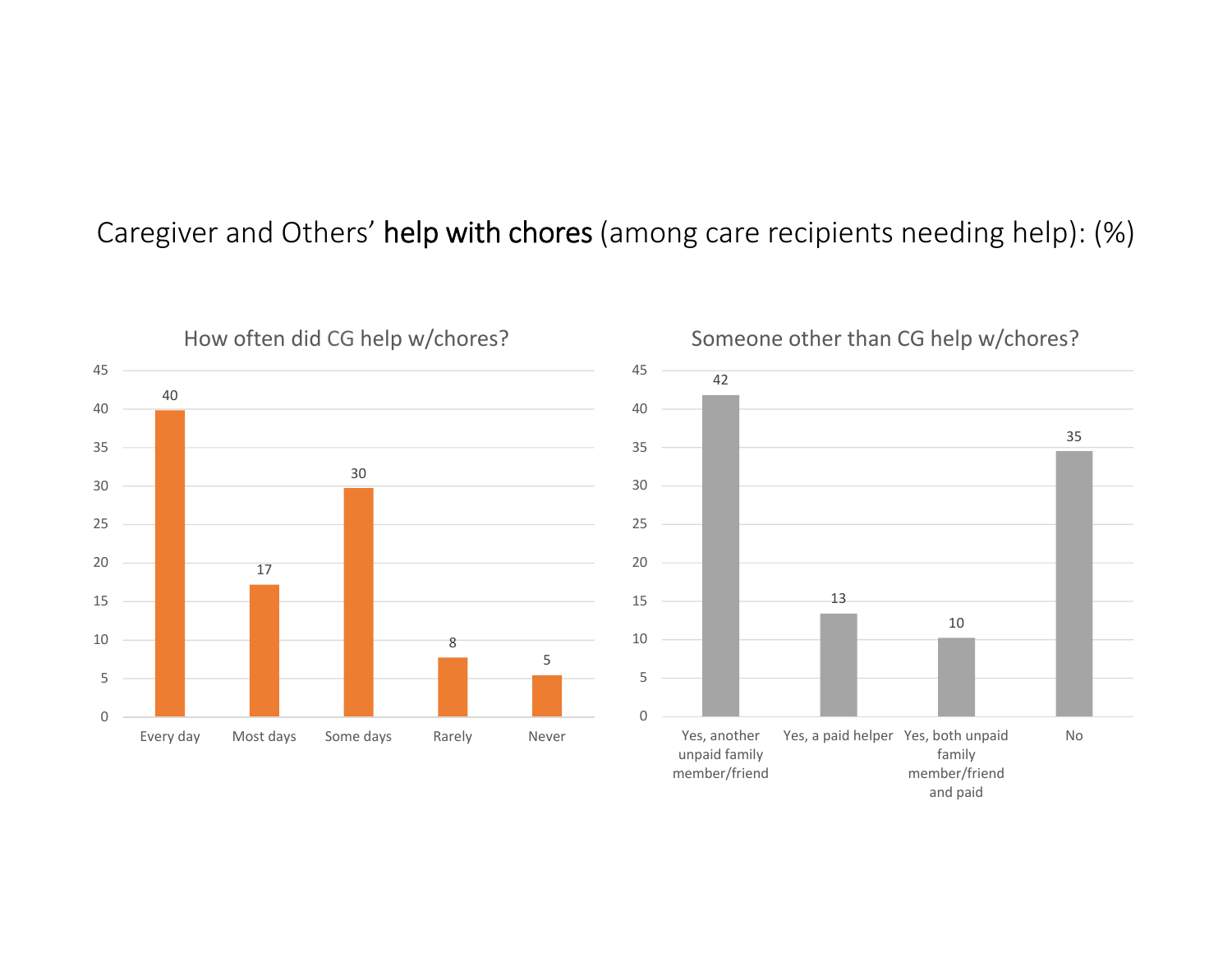In the last month, how often did care recipient need help with shopping? (%)

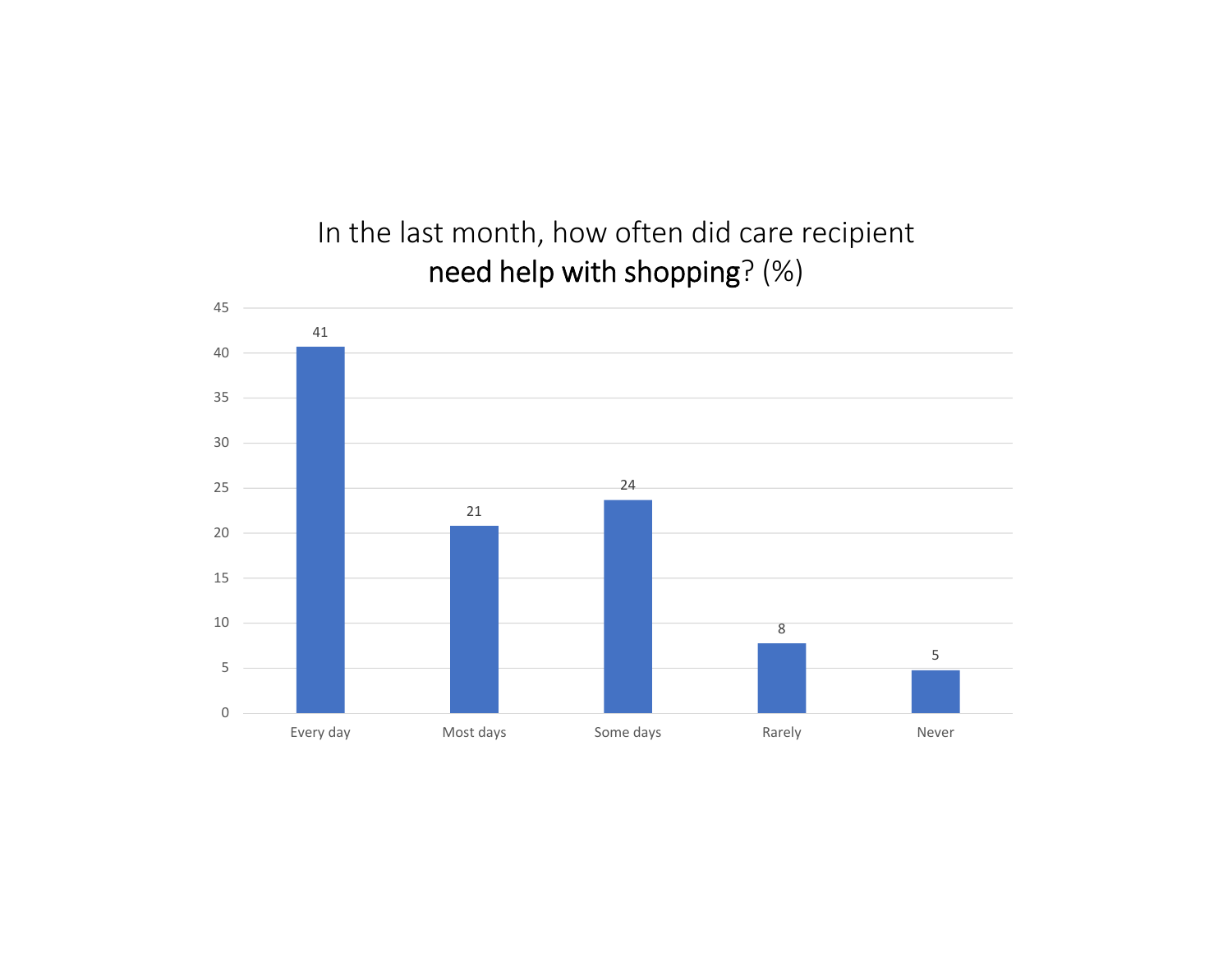#### Caregiver and Others' help with shopping (among care recipients needing help): (%)



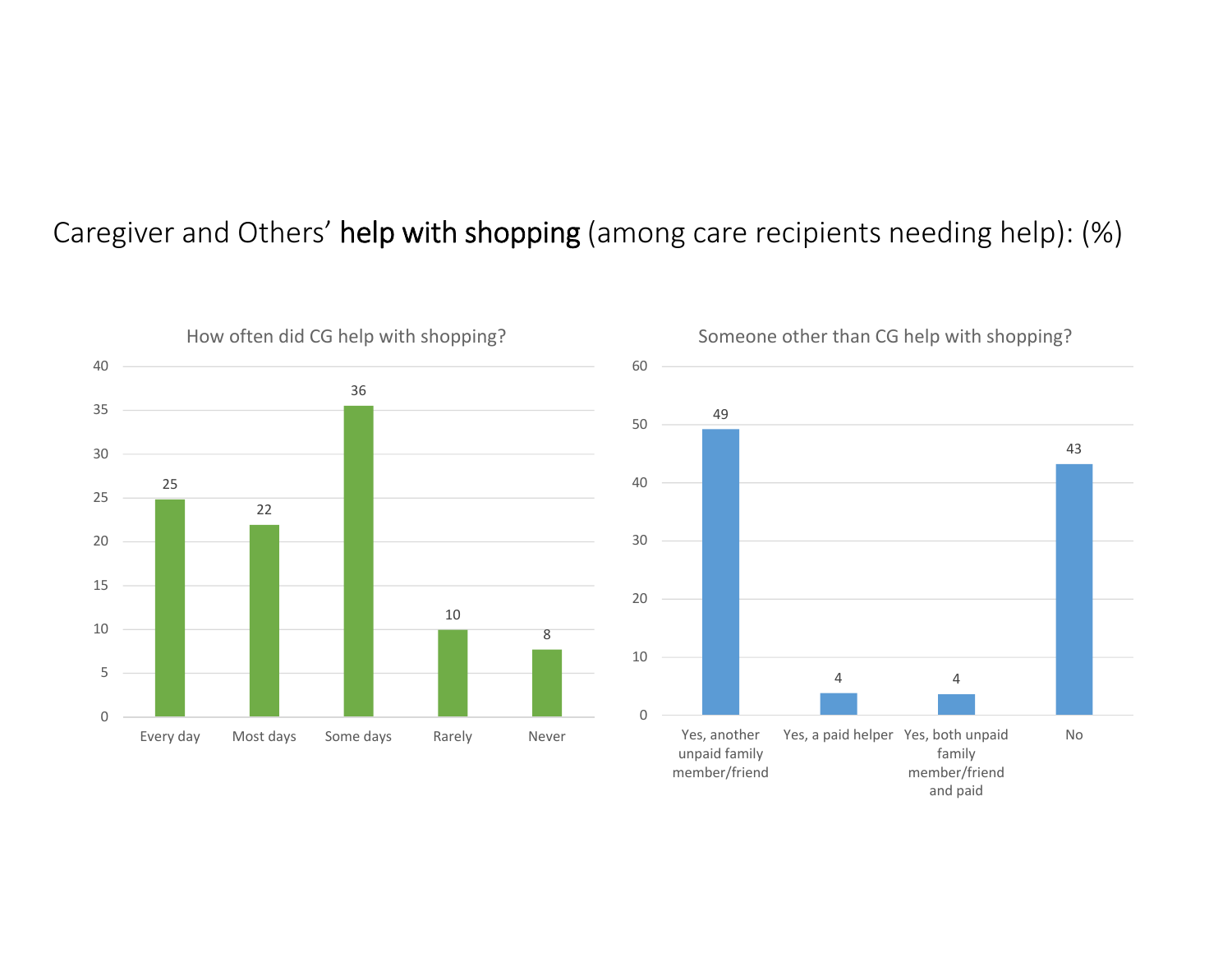# How Care Recipient IADL Needs are Met (among those needing help) (%)

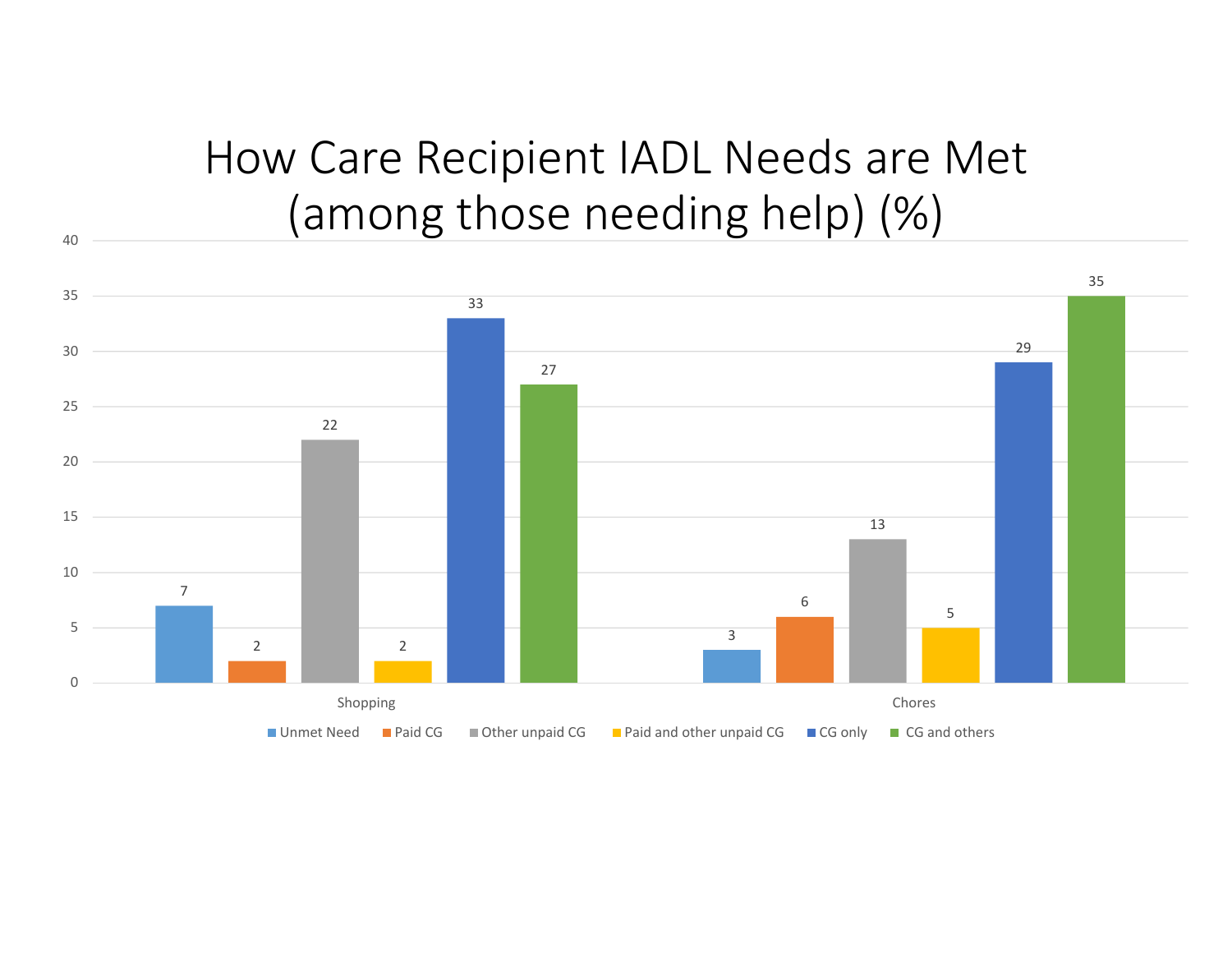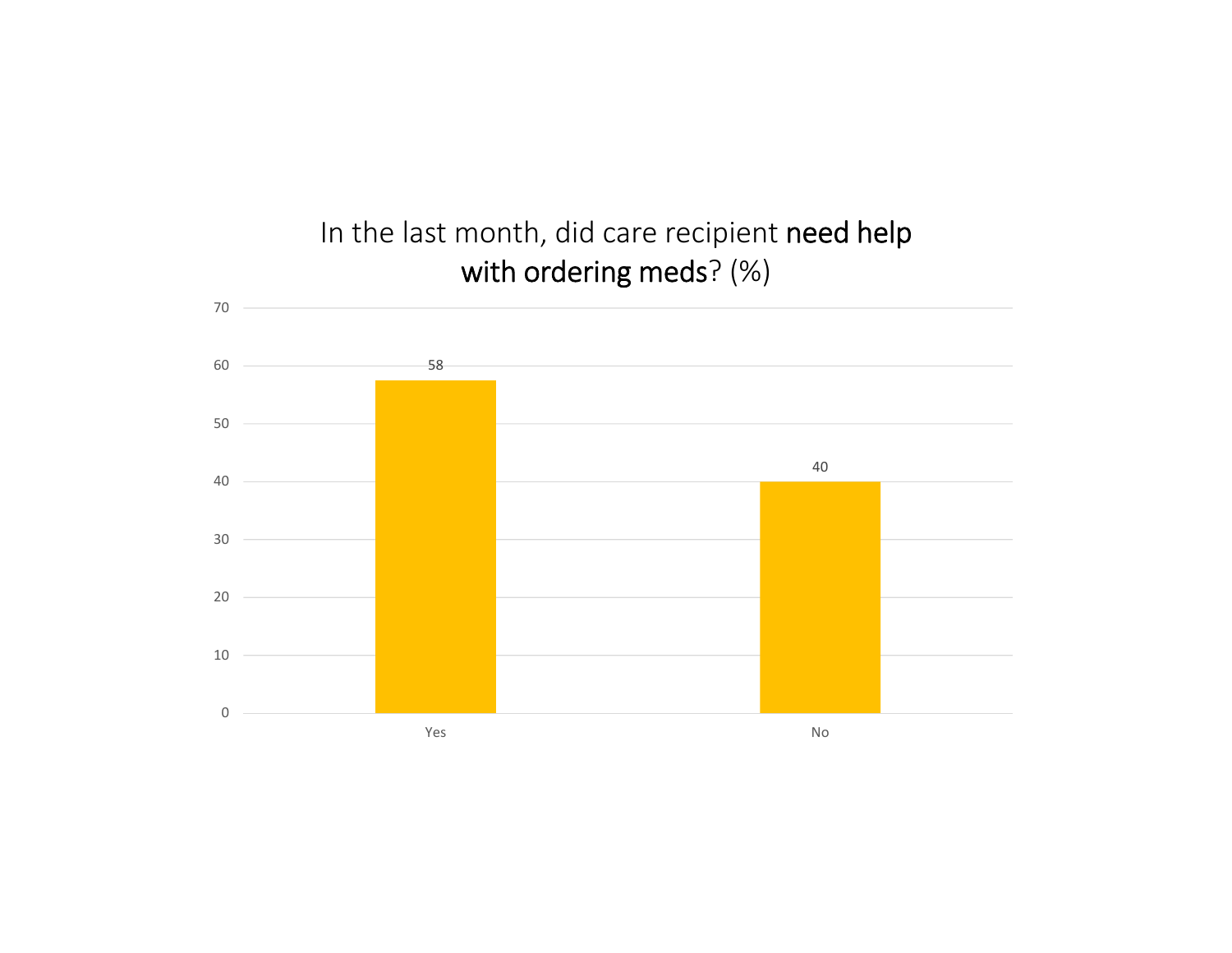#### Caregiver and Others' help with ordering meds (among care recipients needing help): (%)

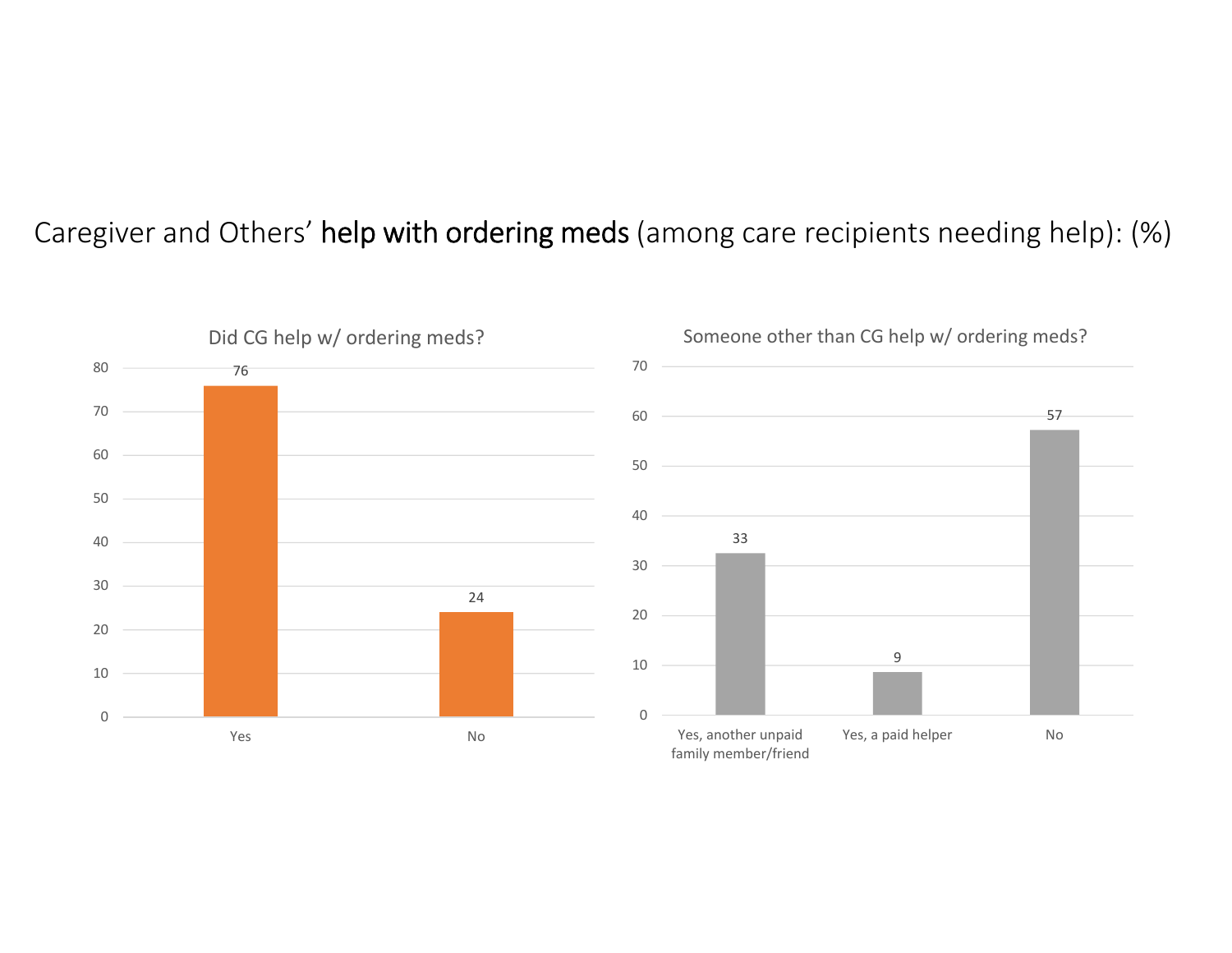

### In the last month, did care recipient need help with bills/banking? (%)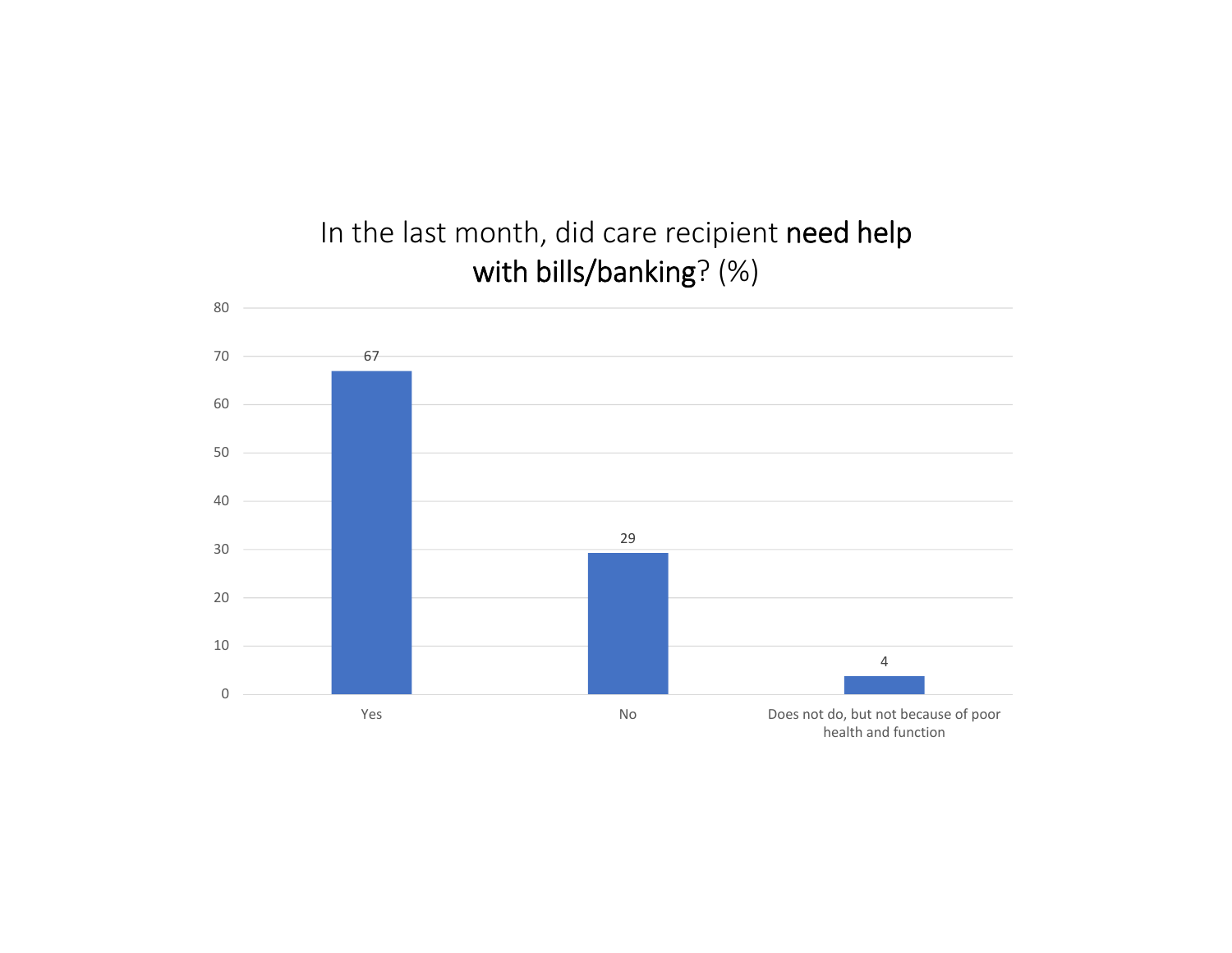#### Caregiver and Others' help with bills / banking (among care recipients needing help): (%)



How often did CG help with bills/banking?



No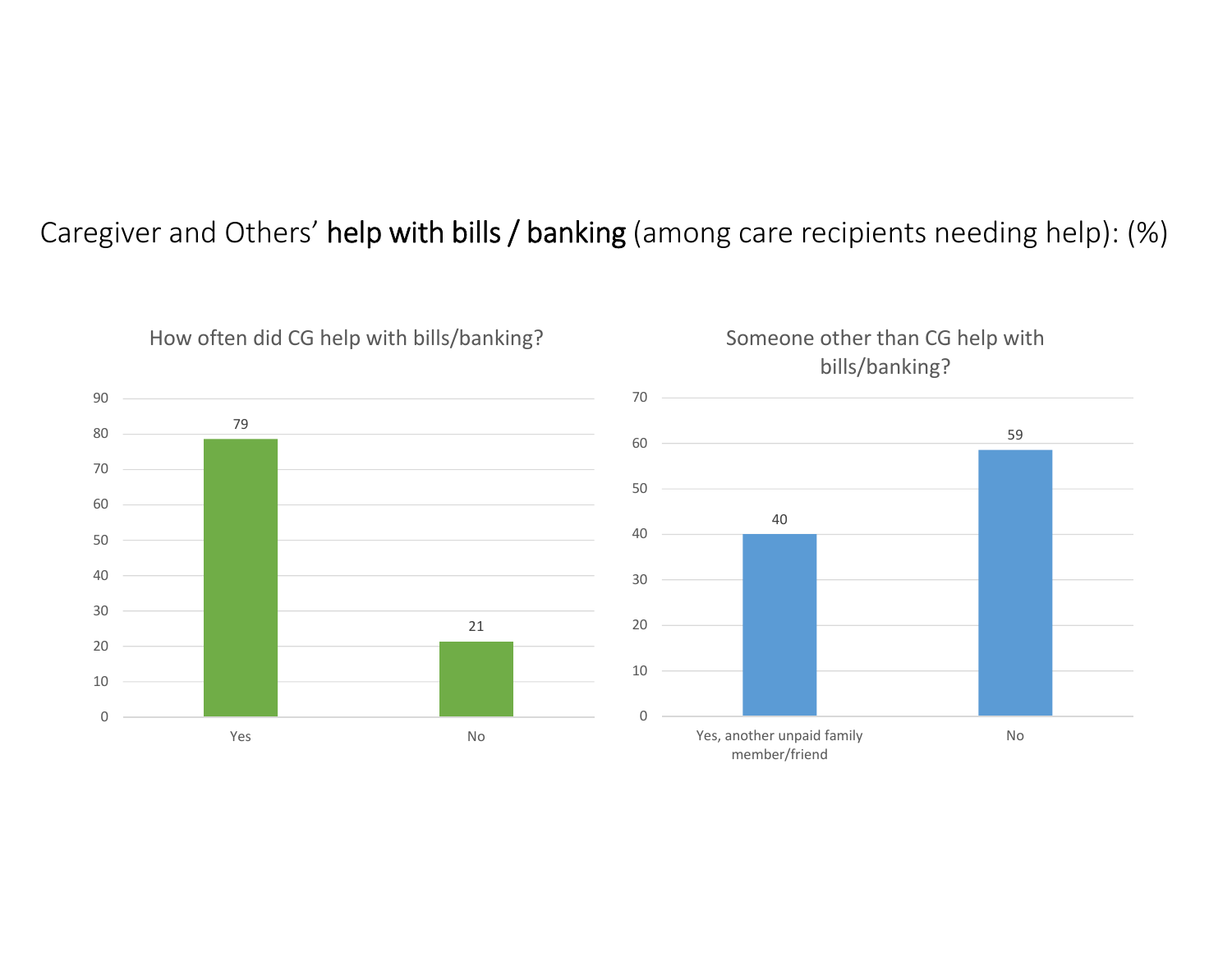

In the last month, how often did care recipient need help with eating? (%)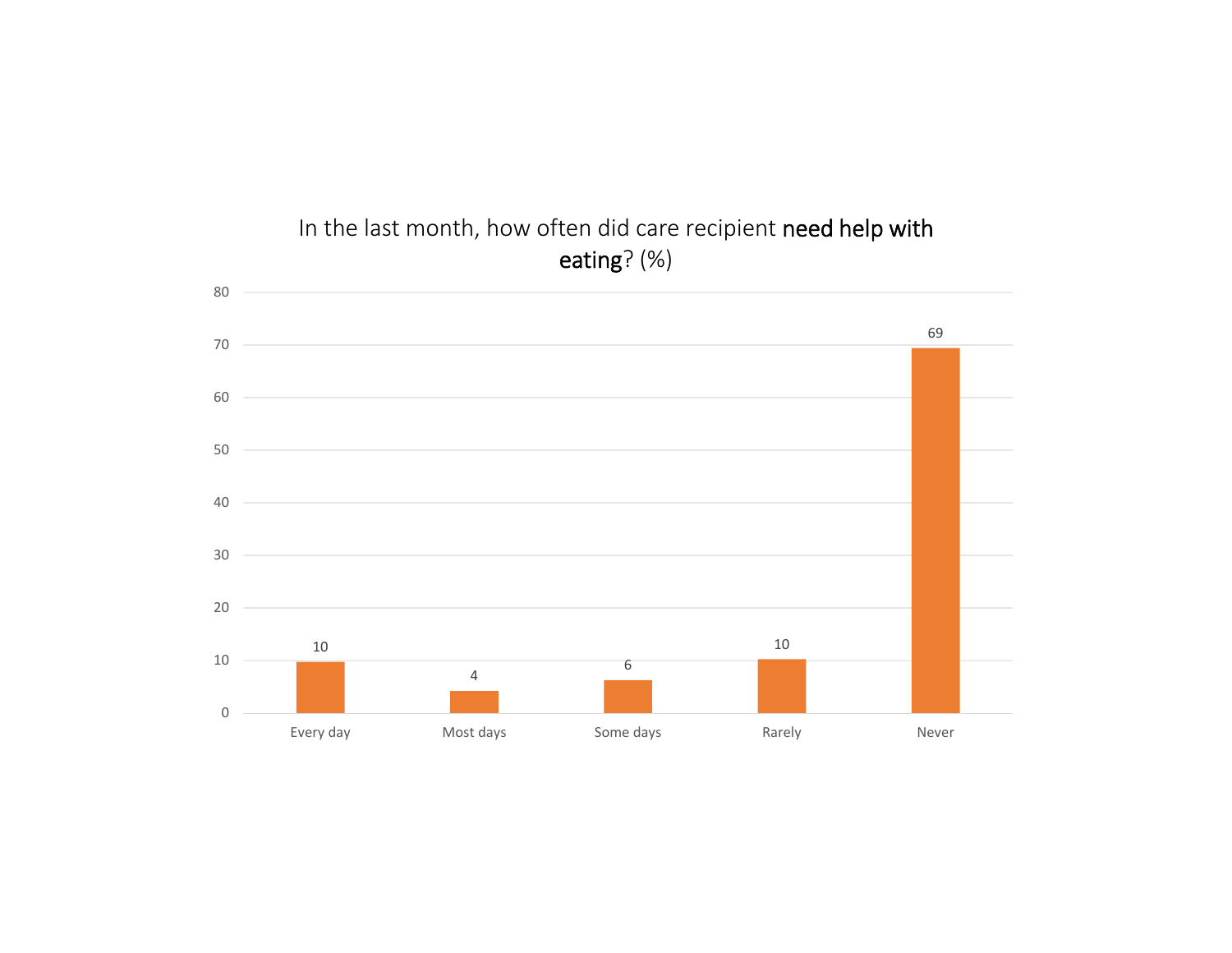#### Caregiver and Others' help with eating (among care recipients needing help): (%)

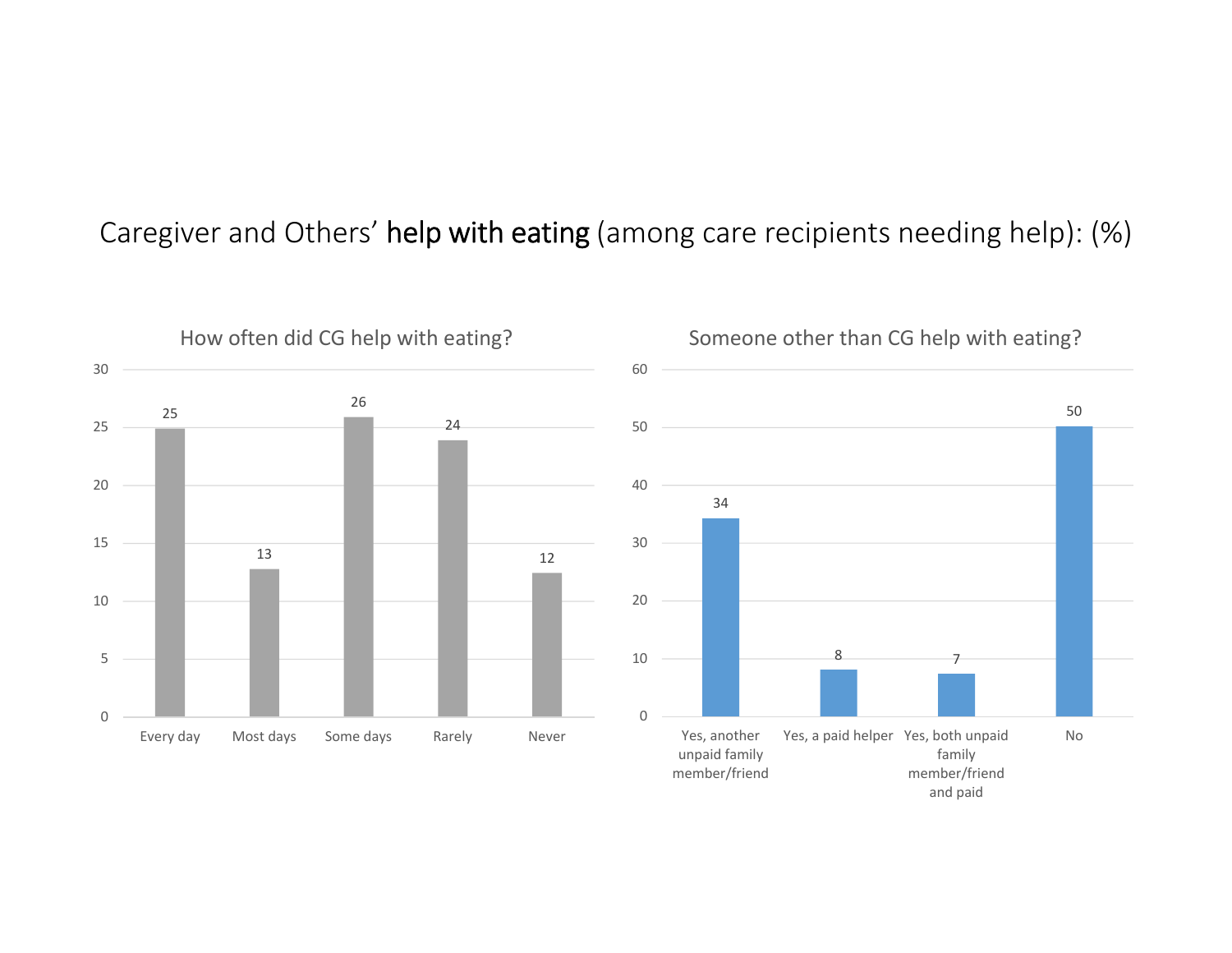#### In the last month, how often did care recipient need help with showering/bathing? (%)

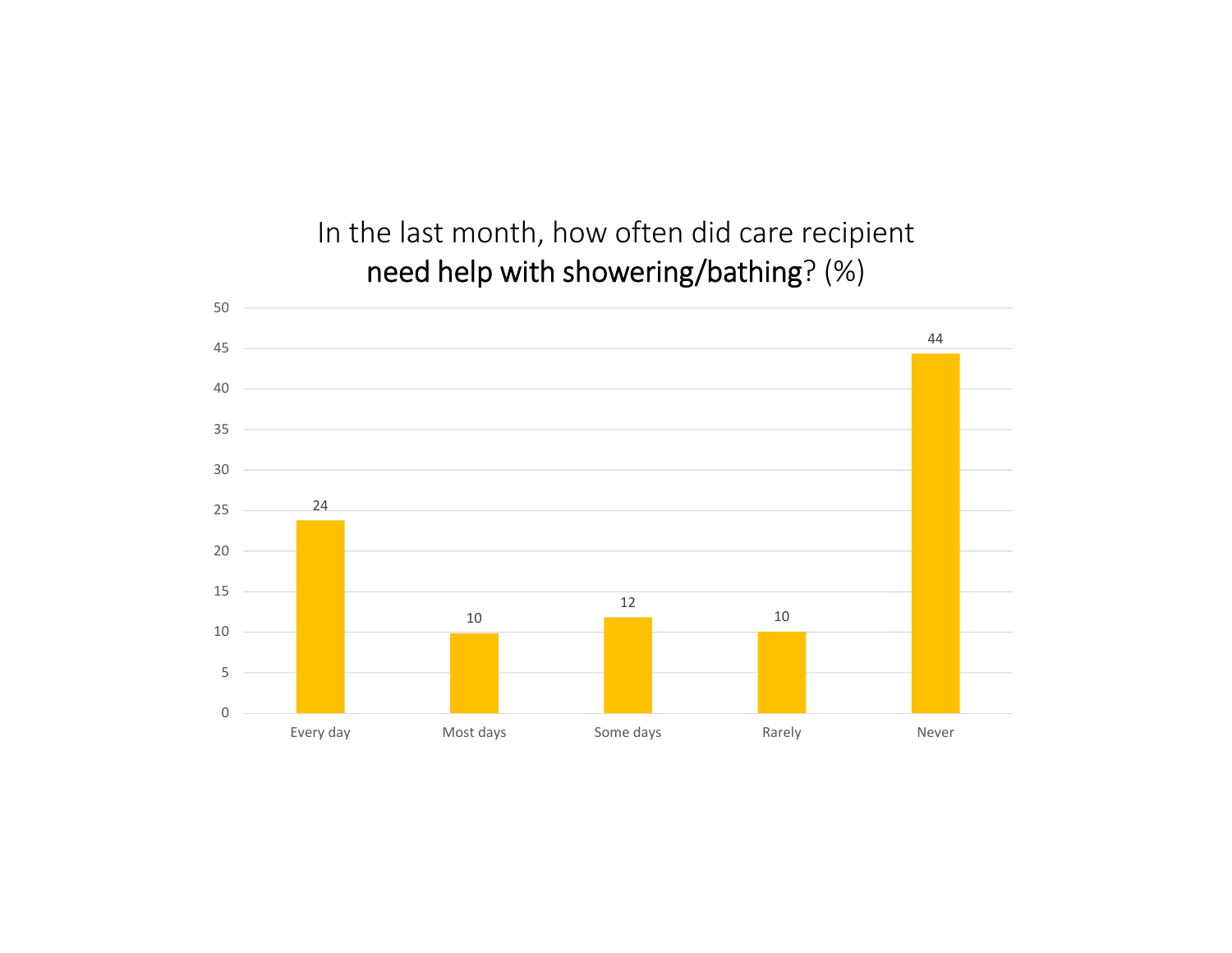#### Caregiver and Others' help with showering / bathing (among care recipients needing help): (%)





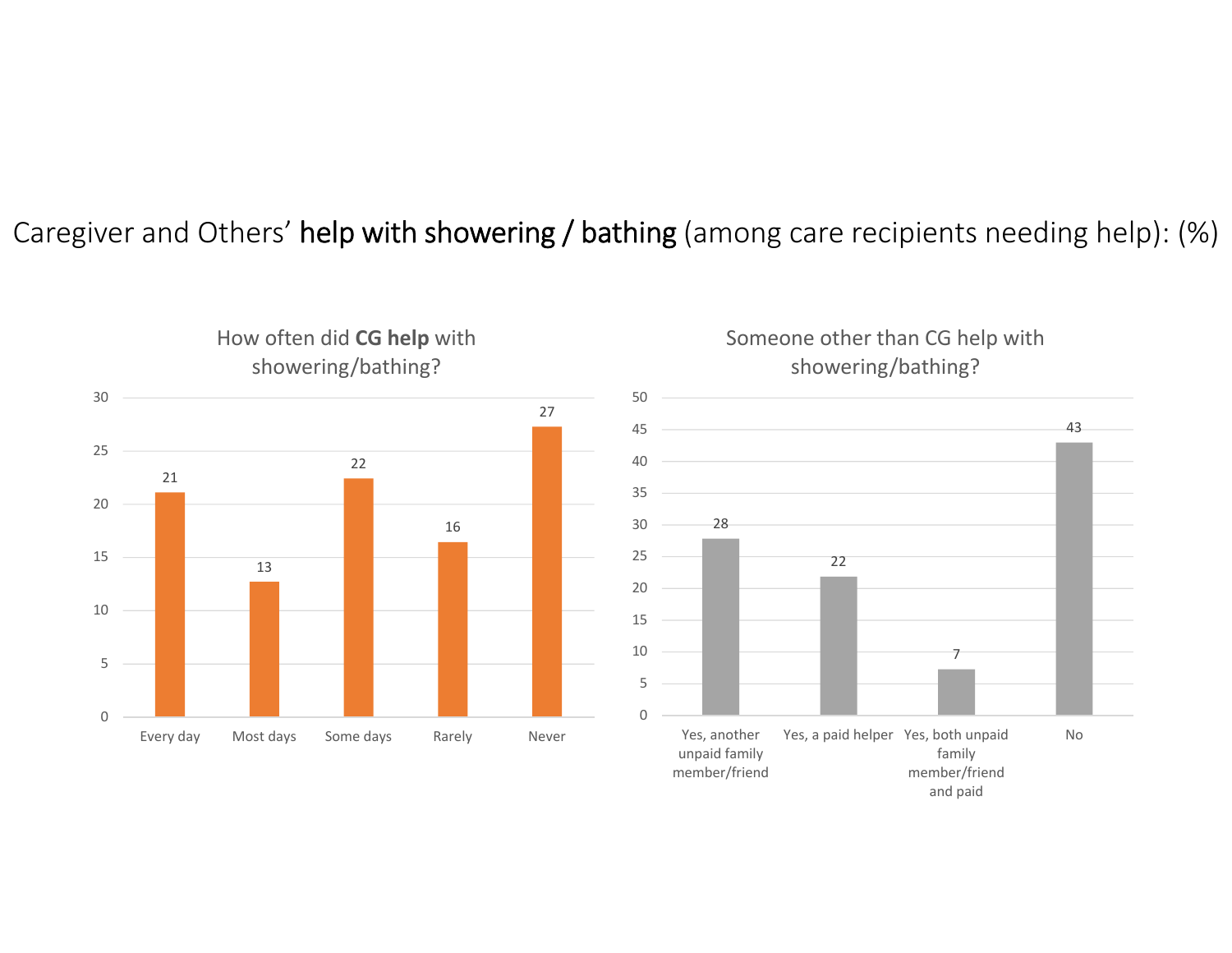### In the last month, how often did care recipient need help with dressing/grooming? (%)

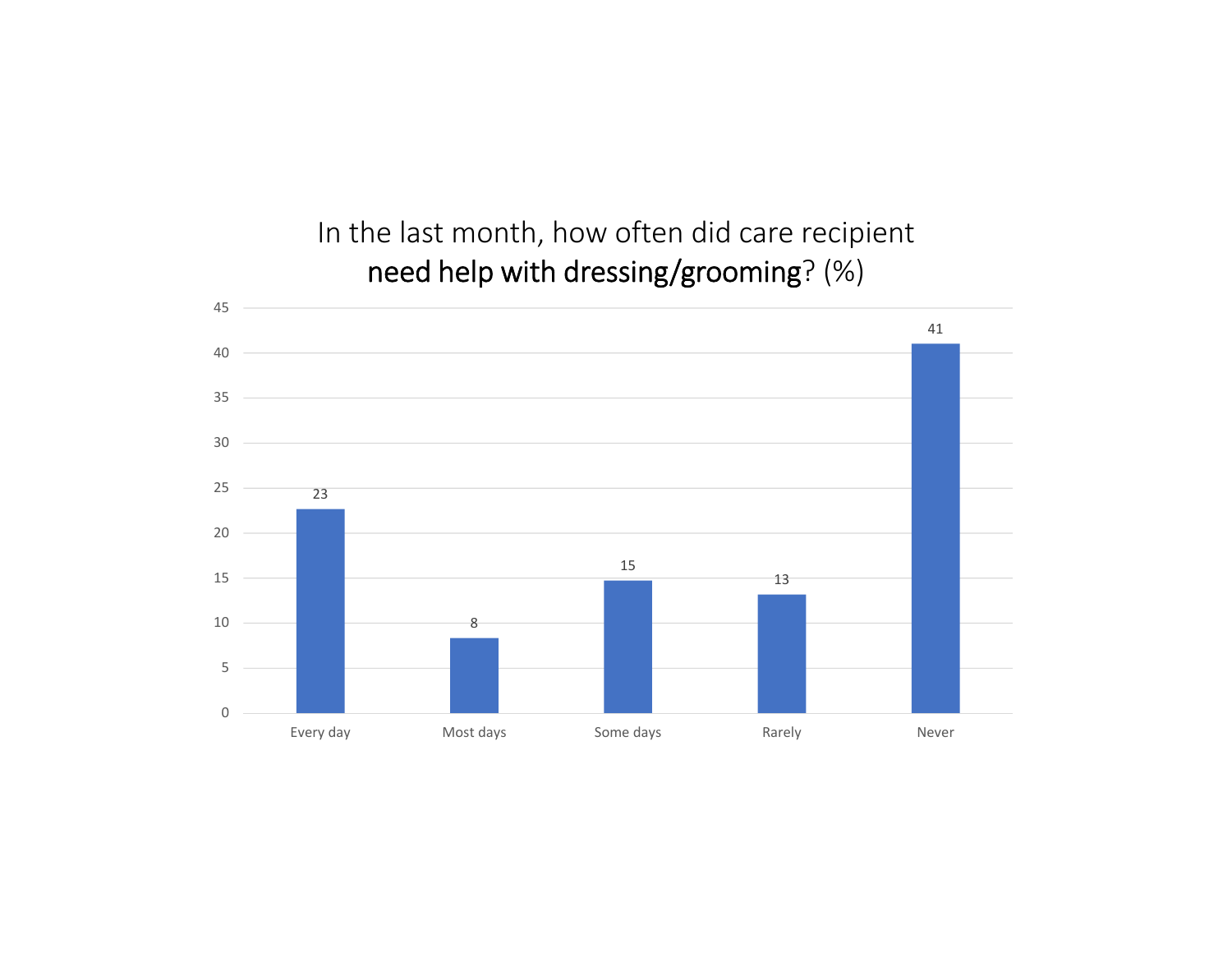#### Caregiver and Others' help with dressing/grooming (among care recipients needing help): (%)



### Someone other than CG help with dressing/grooming?

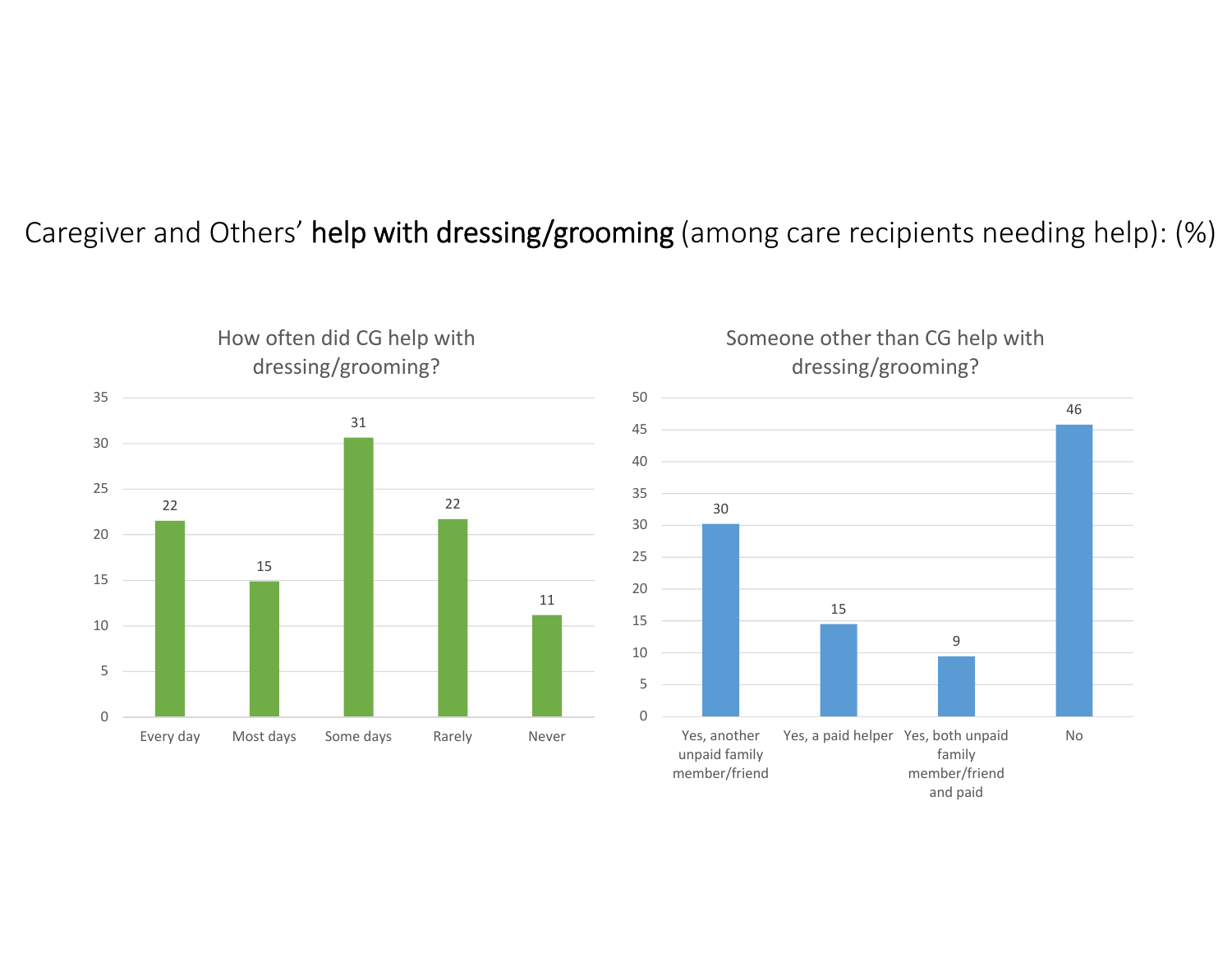#### In the last month, how often did care recipient need help with toileting? (%)

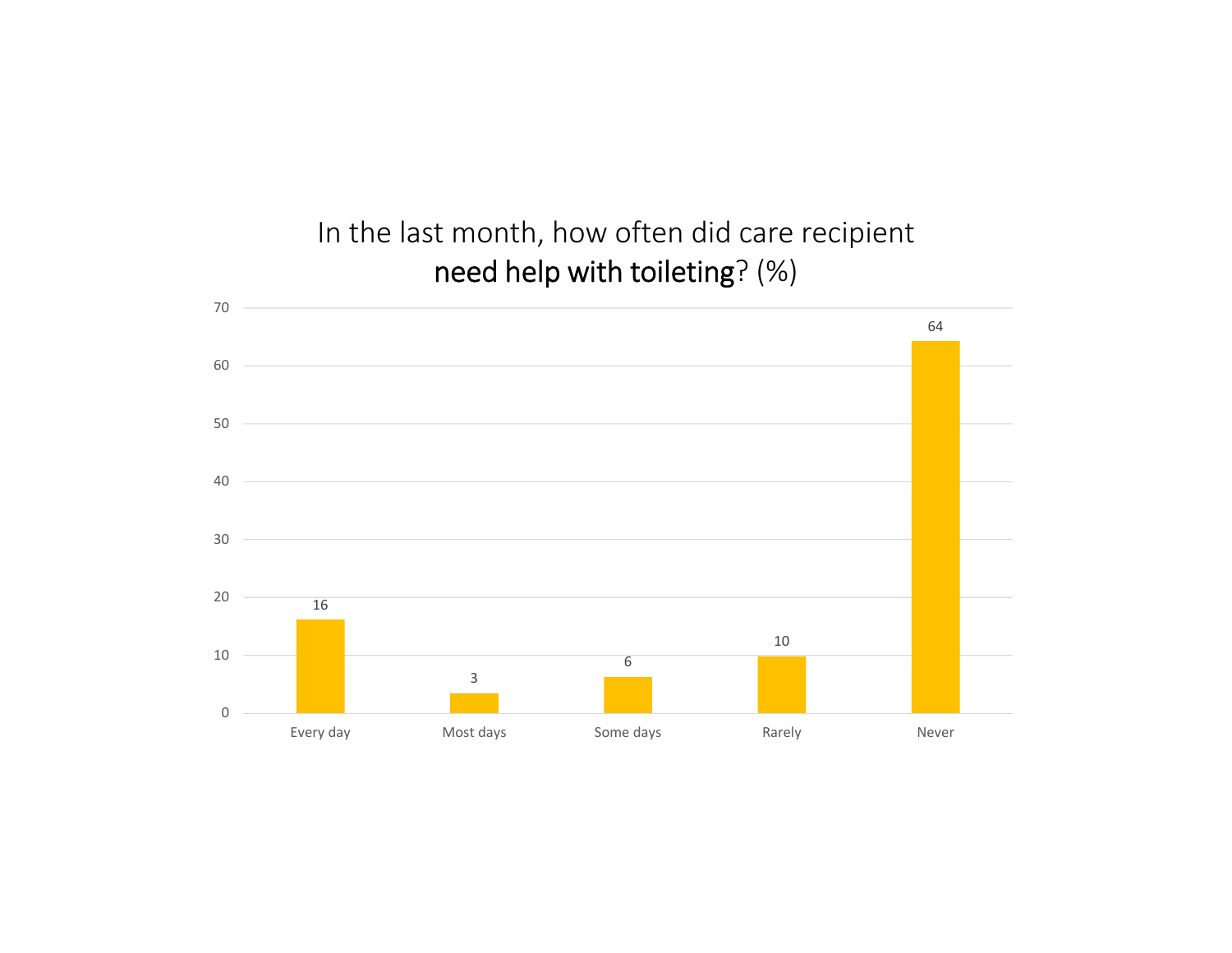#### Caregiver and Others' help with toileting (among care recipients needing help): (%)





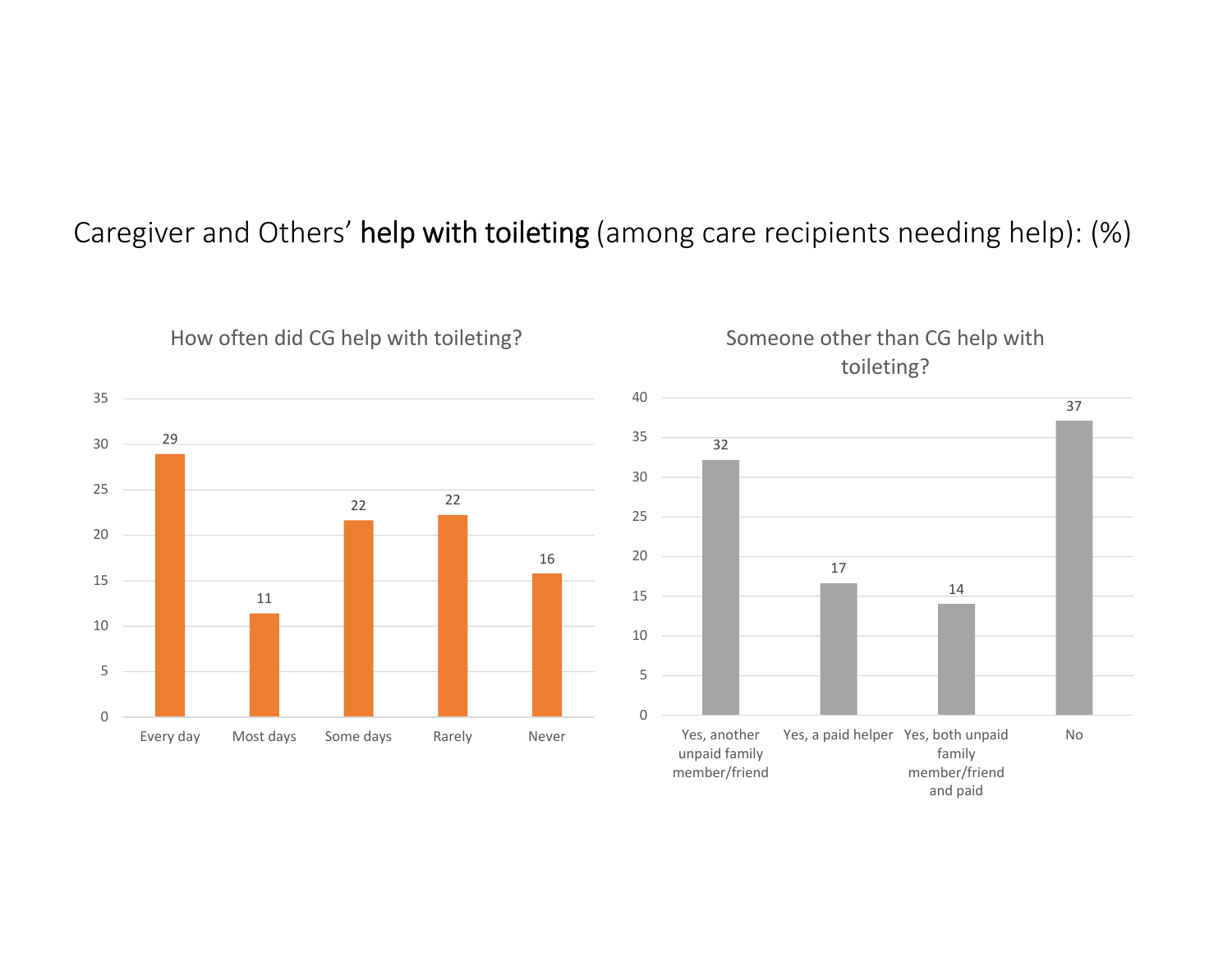## How Care Recipient ADL Needs are Met (among those needing help) (%)

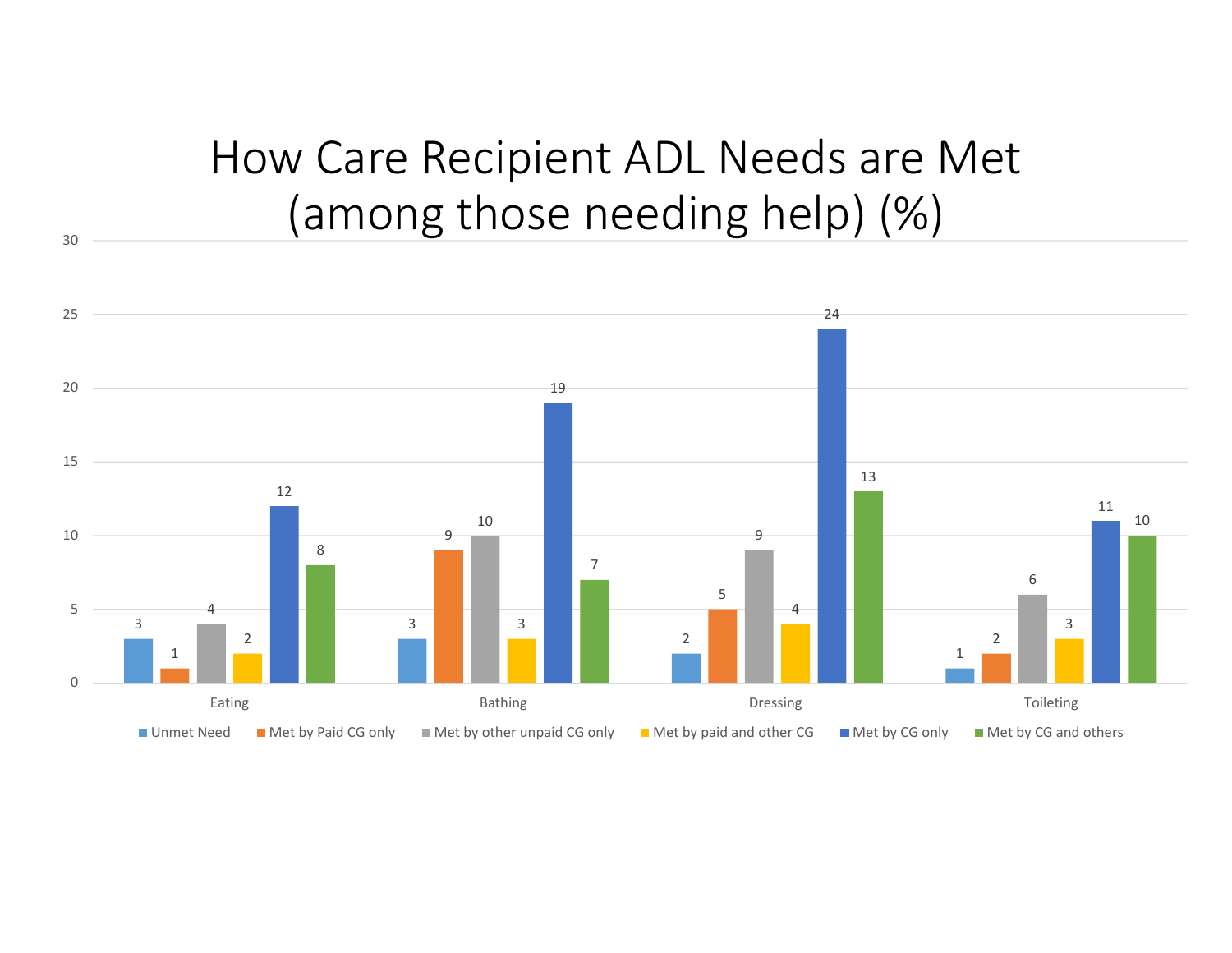#### In the last month, how often did care recipient need help with getting in/out bed? (%)

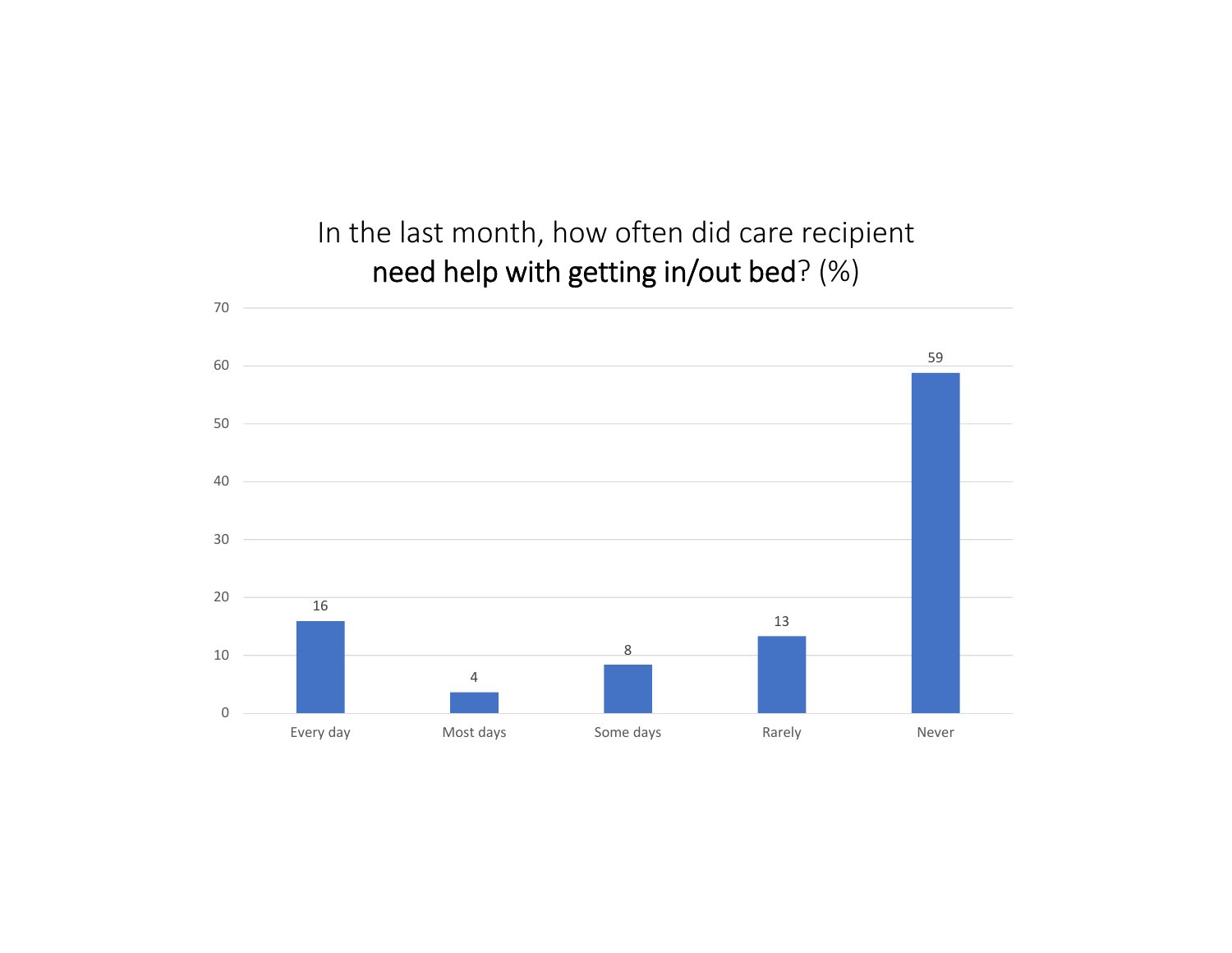#### Caregiver and Others' help with getting in/out of bed (among care recipients needing help): (%)



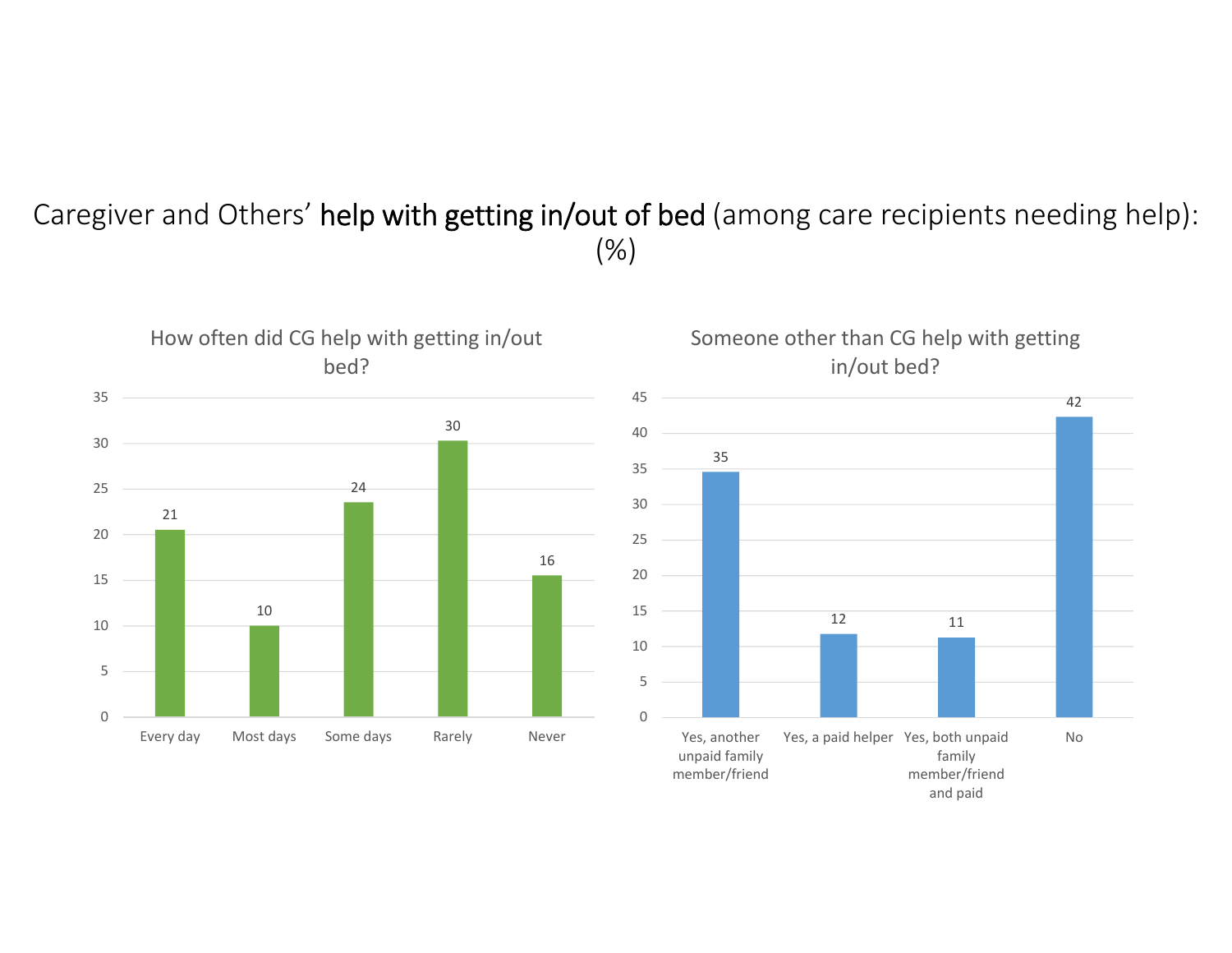In the last month, how often did care recipient need help with getting around home? (%)

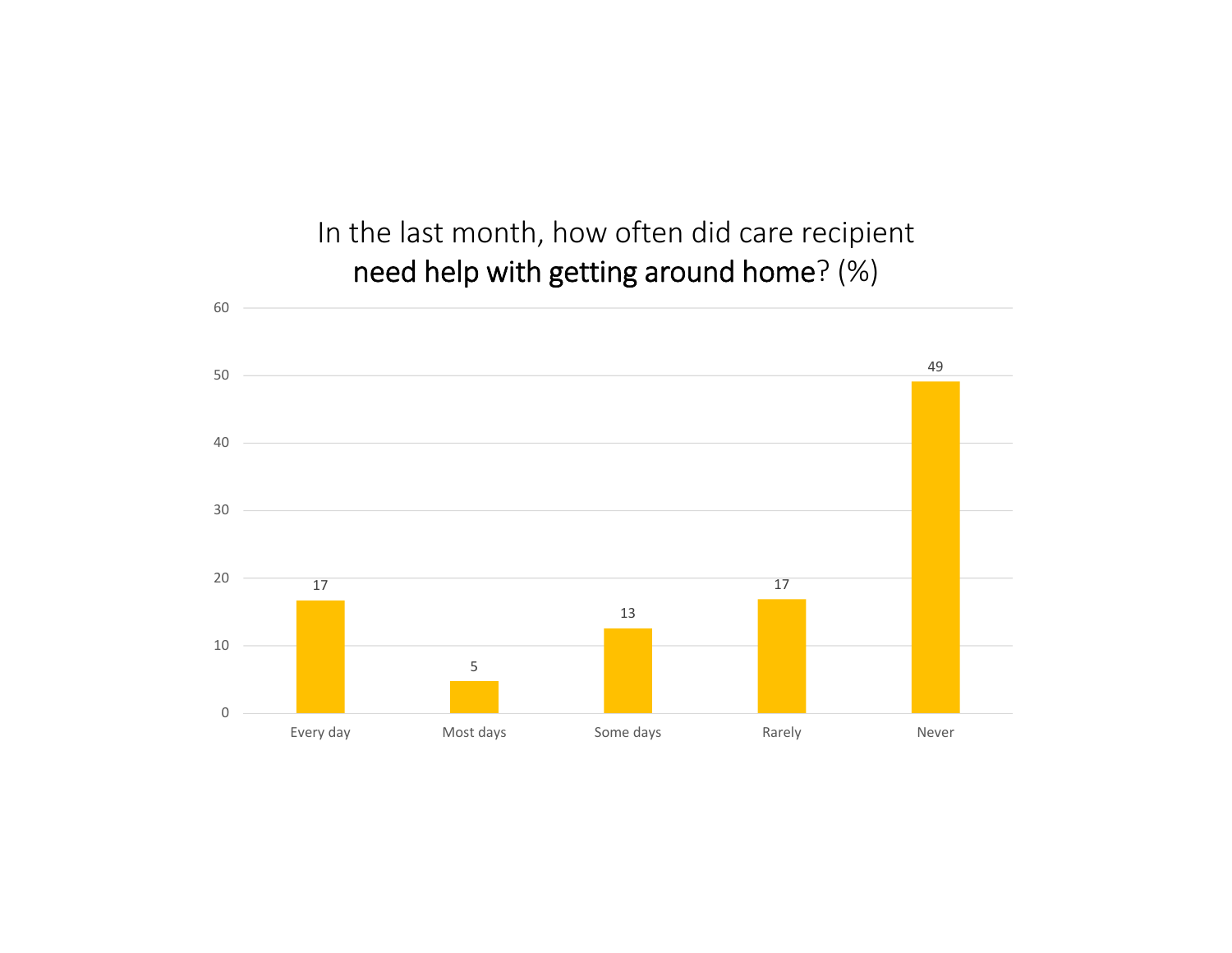#### Caregiver and Others' help with getting around the home (among care recipients needing help): (%)

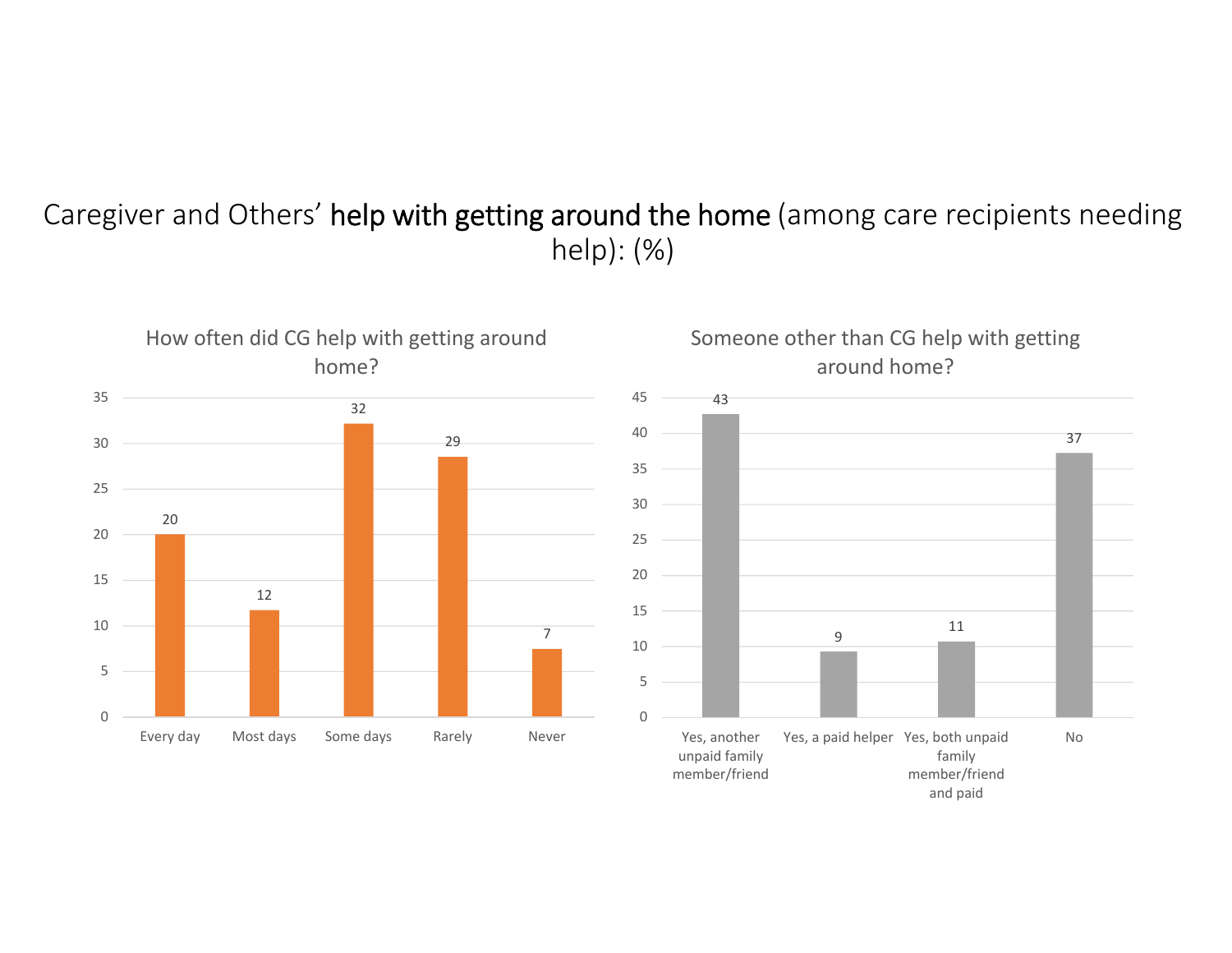In the last month, how often did care recipient need help with leaving home? (%)

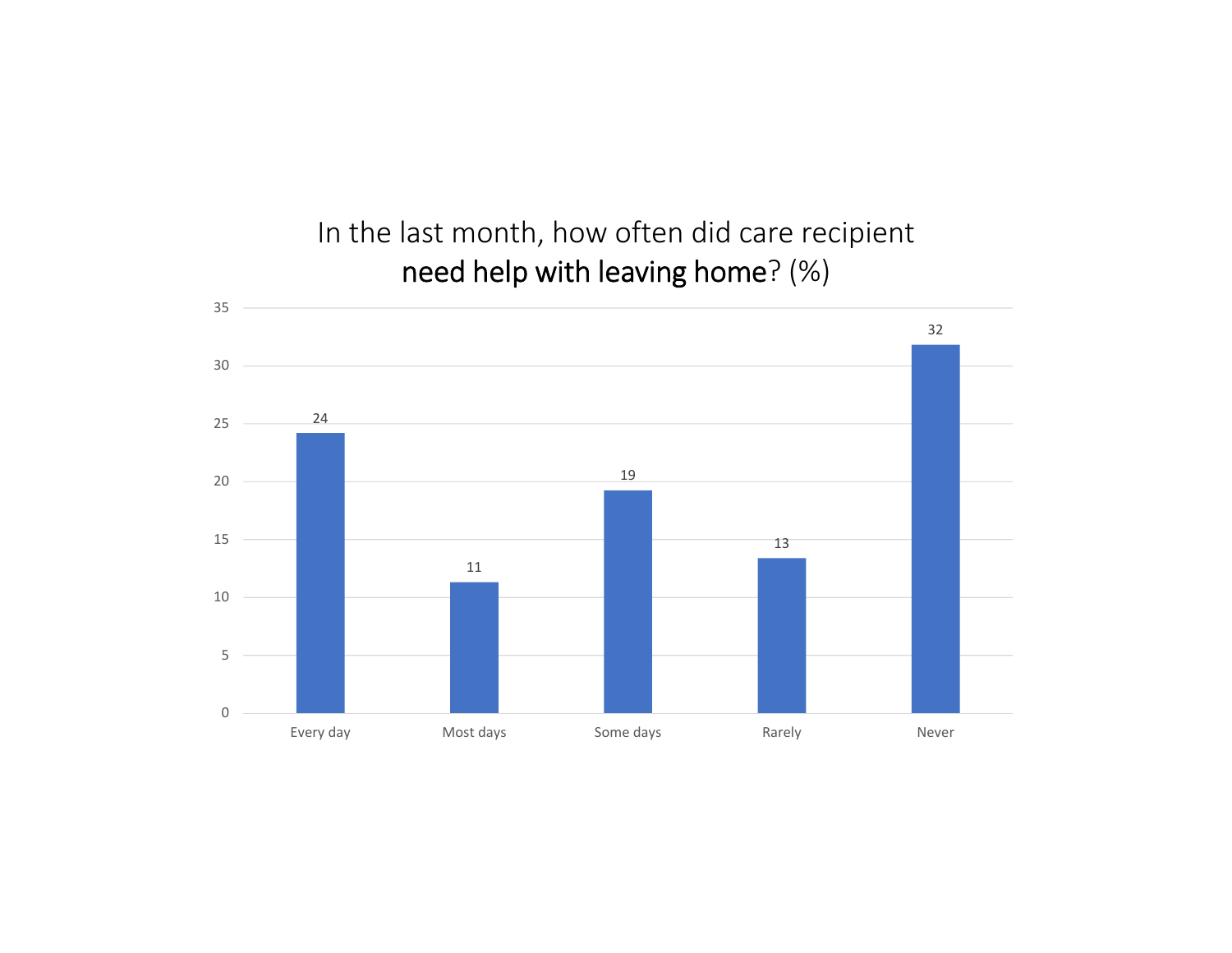#### Caregiver and Others' help with leaving home (among care recipients needing help): (%)





How often did CG help with leaving home?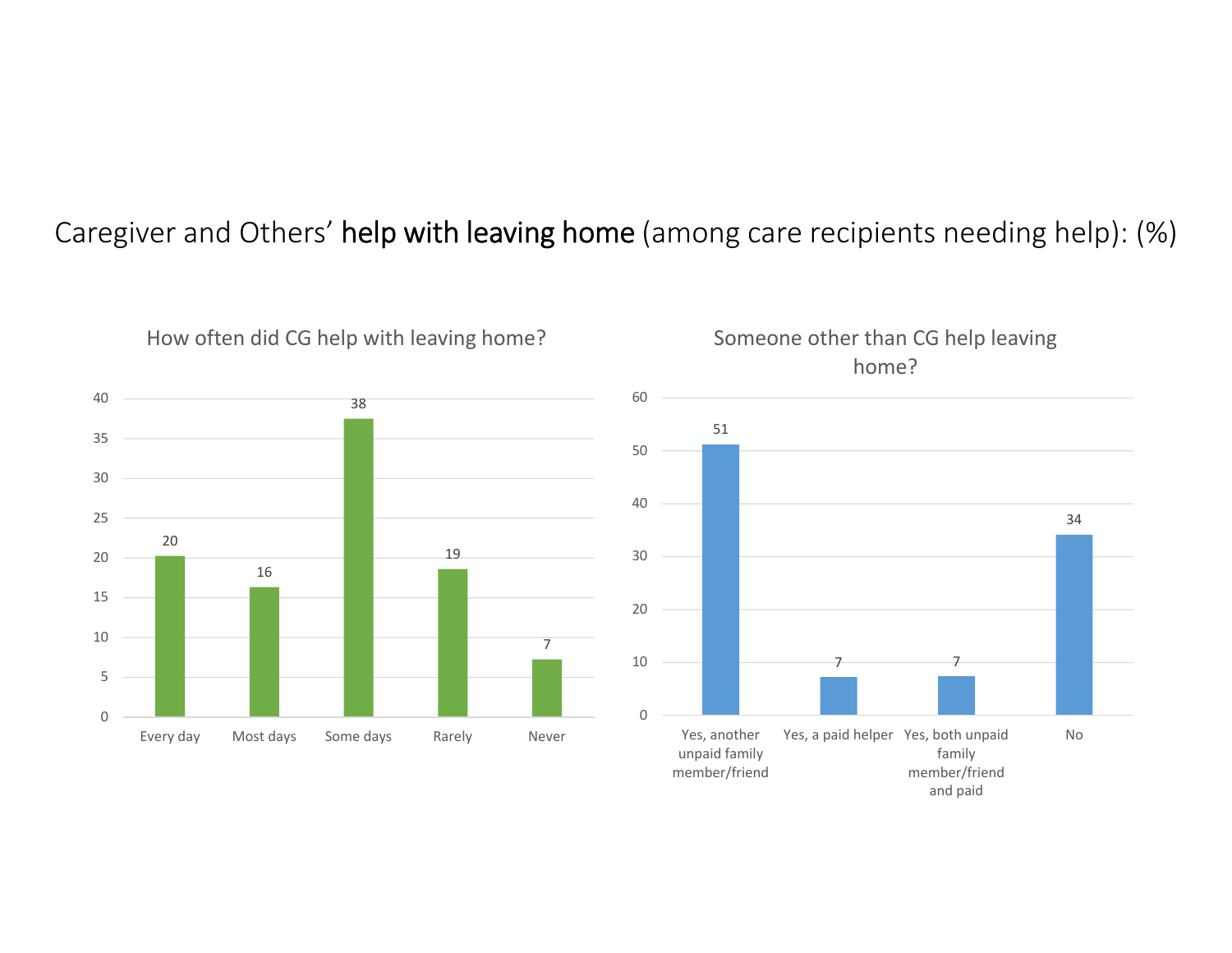# How Care Recipient Mobility Needs are Met (among those needing help) (%)

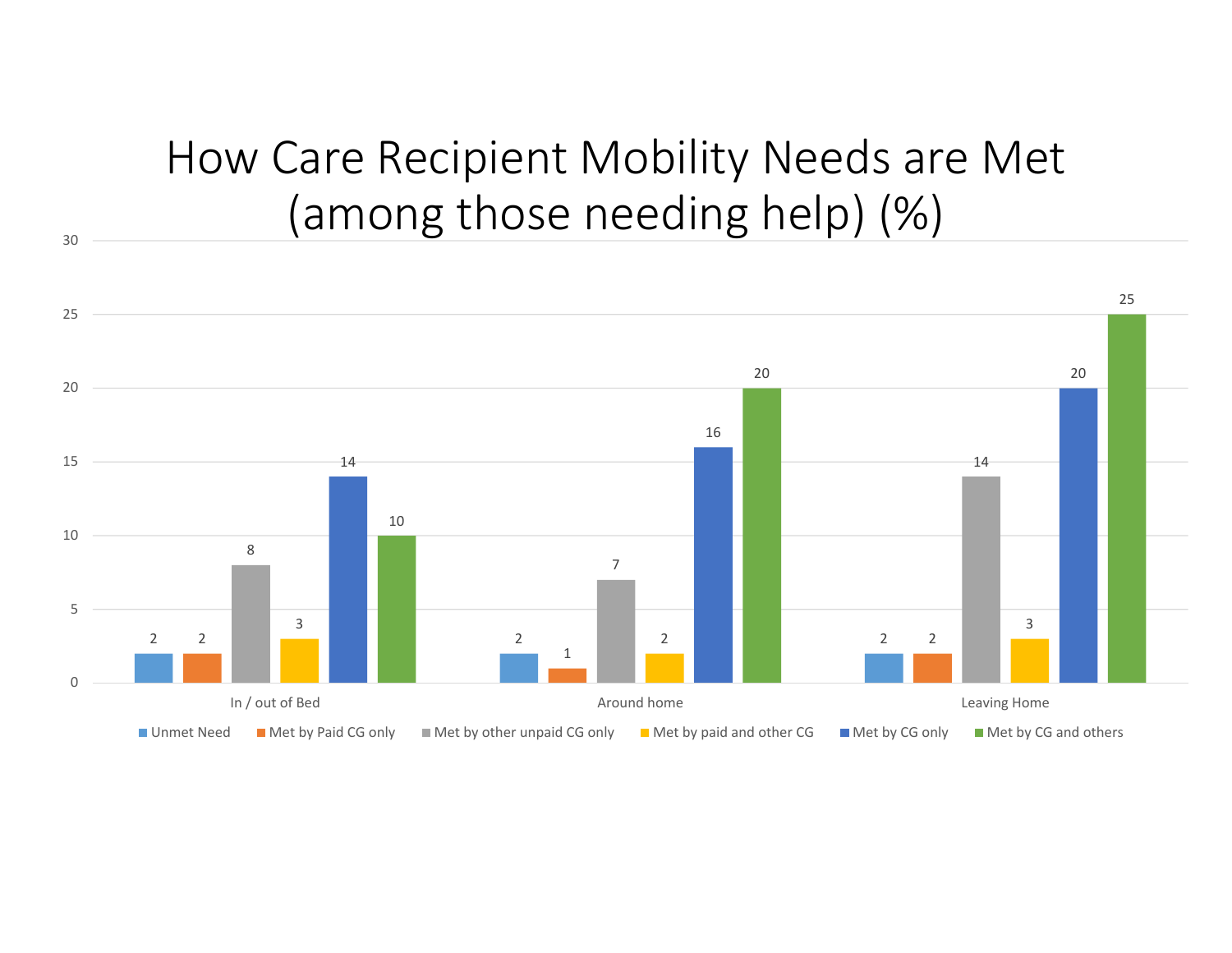## Care Recipient Needs for Help: Summary(%)

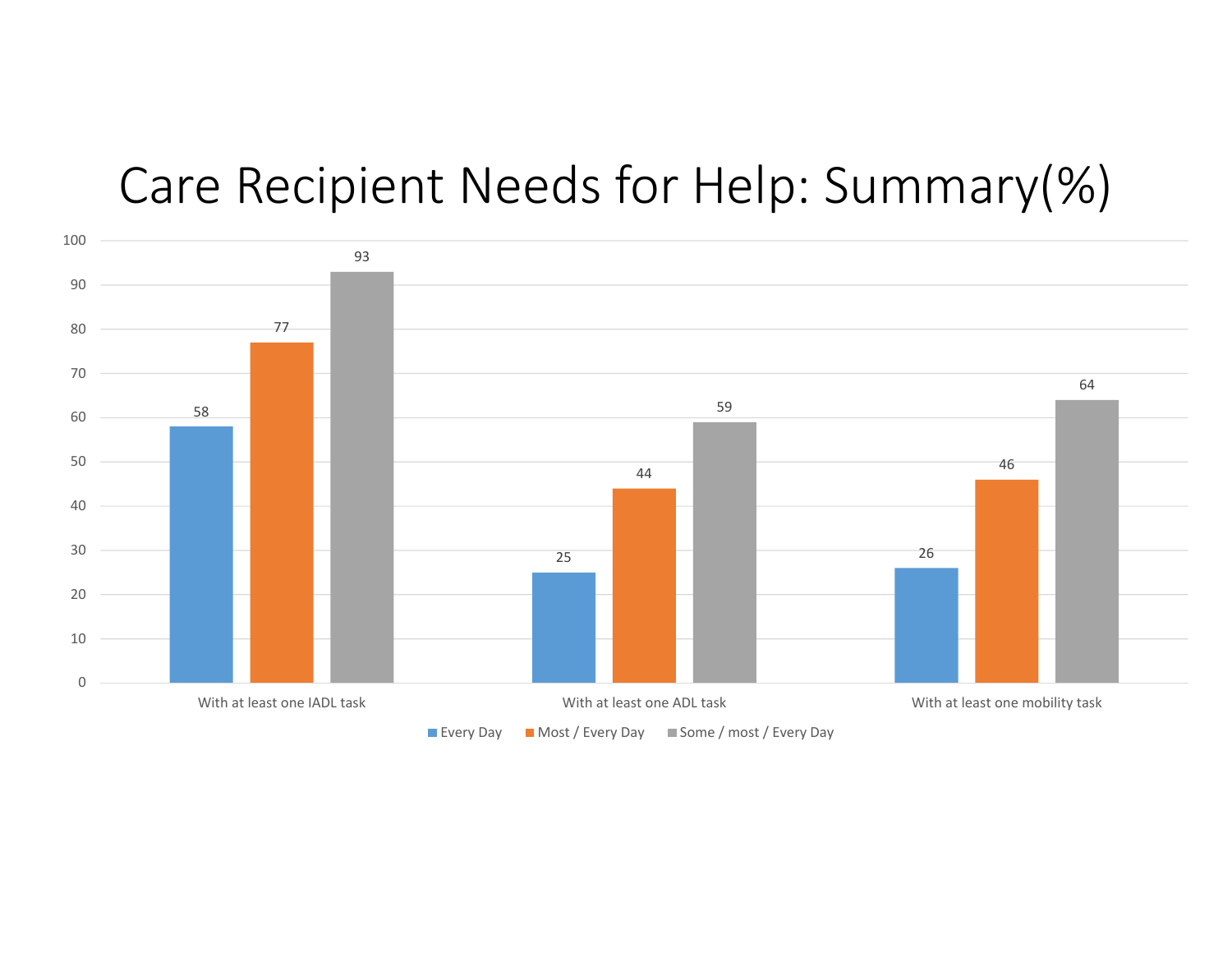### How Care Recipient Needs are Met: Summary (%)

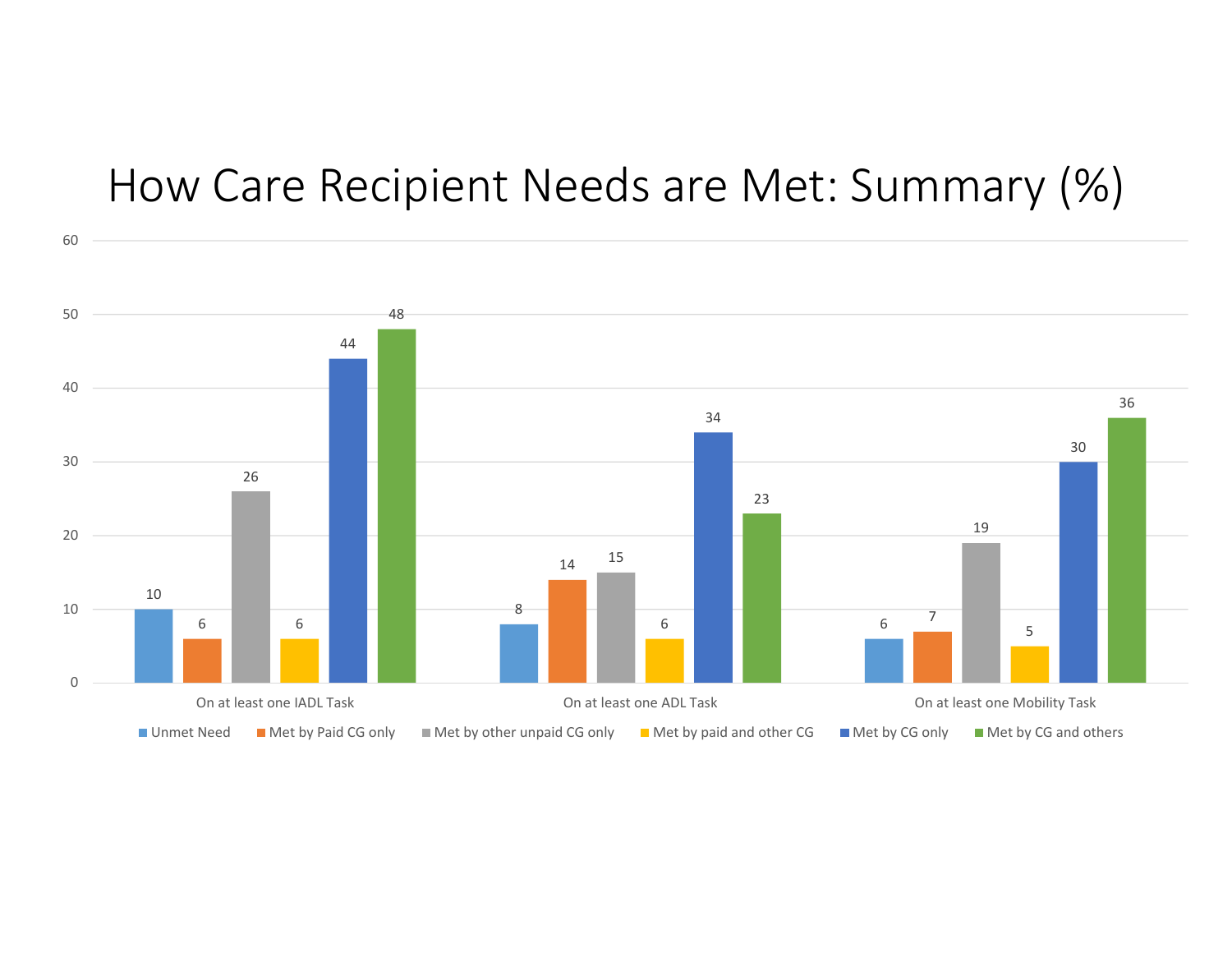Physical Aspects of Caregiving in past month (among those providing any personal care): (%)

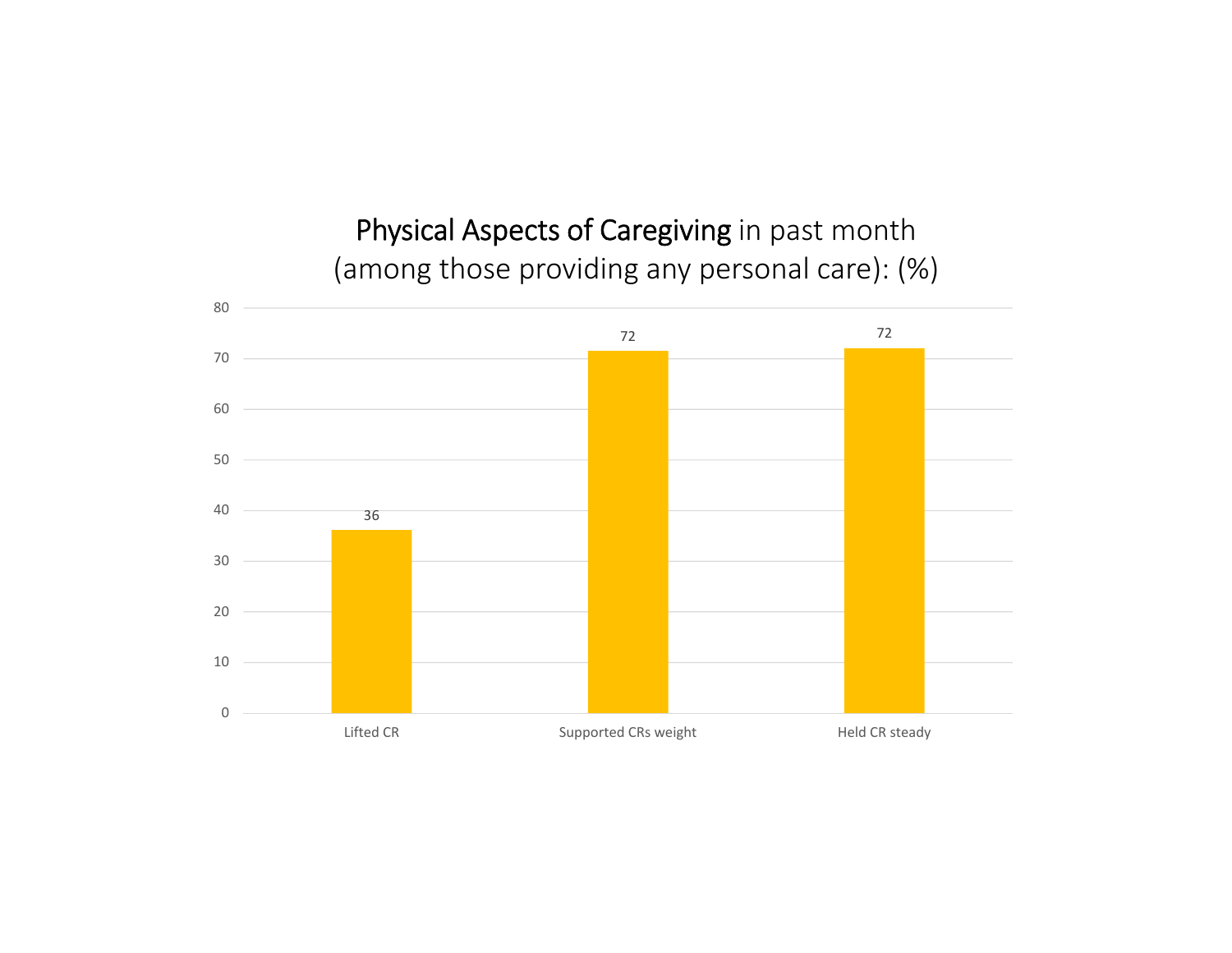#### Transportation assistance in past month (%)

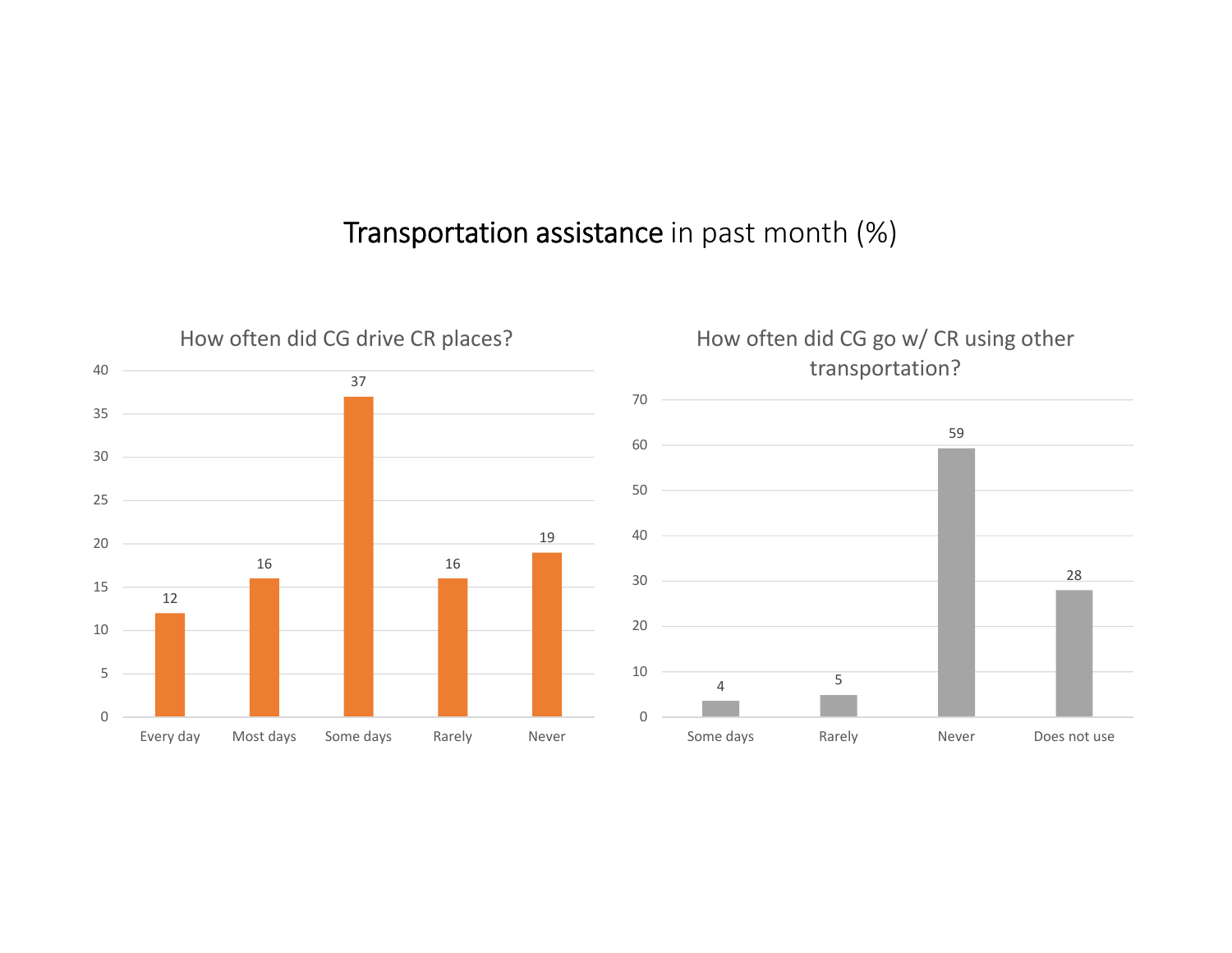

#### Caregiver Help with Medical Tasks In last month: (%)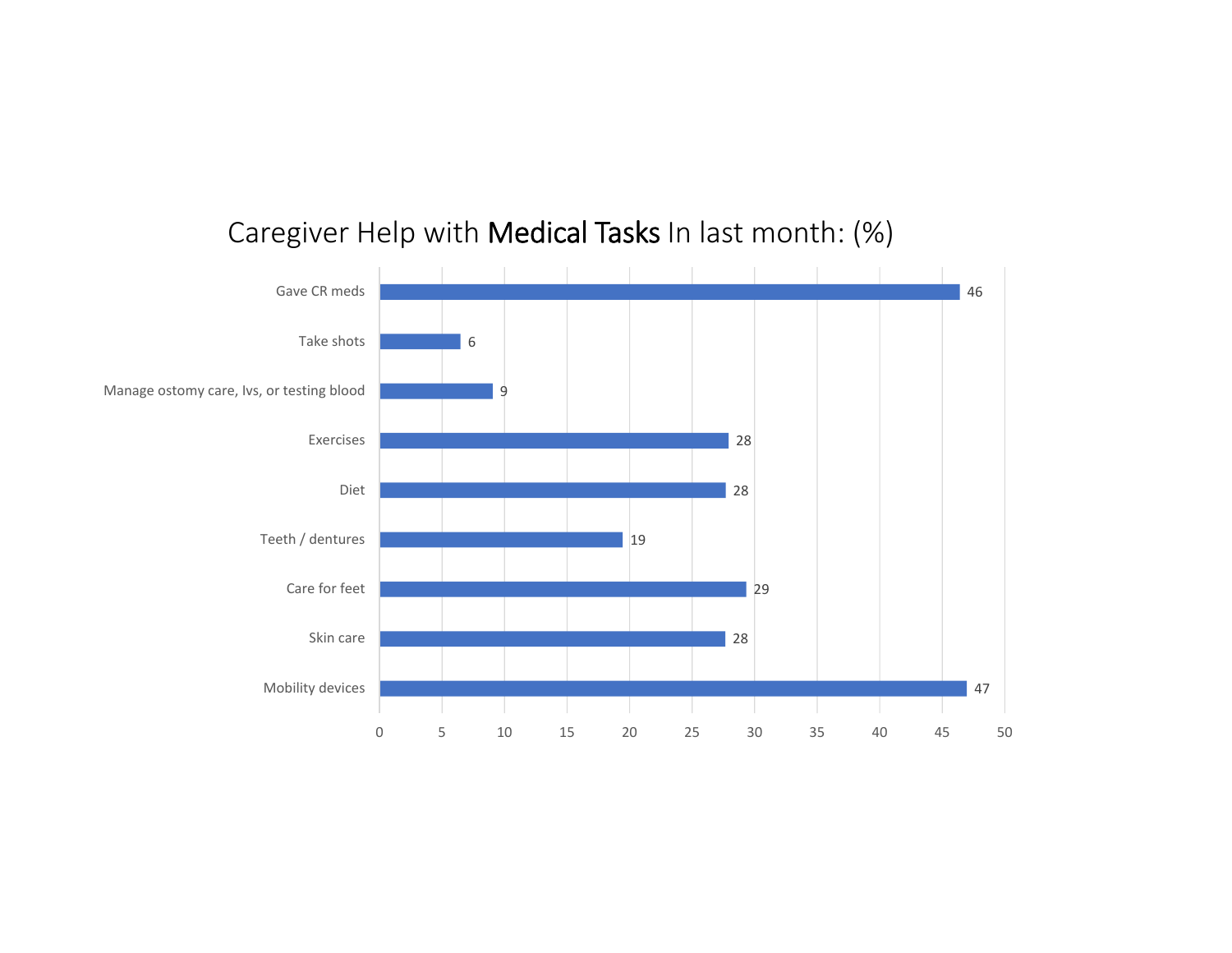

#### Caregiver Help with Nursing tasks in last month (among those performing medical/nursing tasks) (%)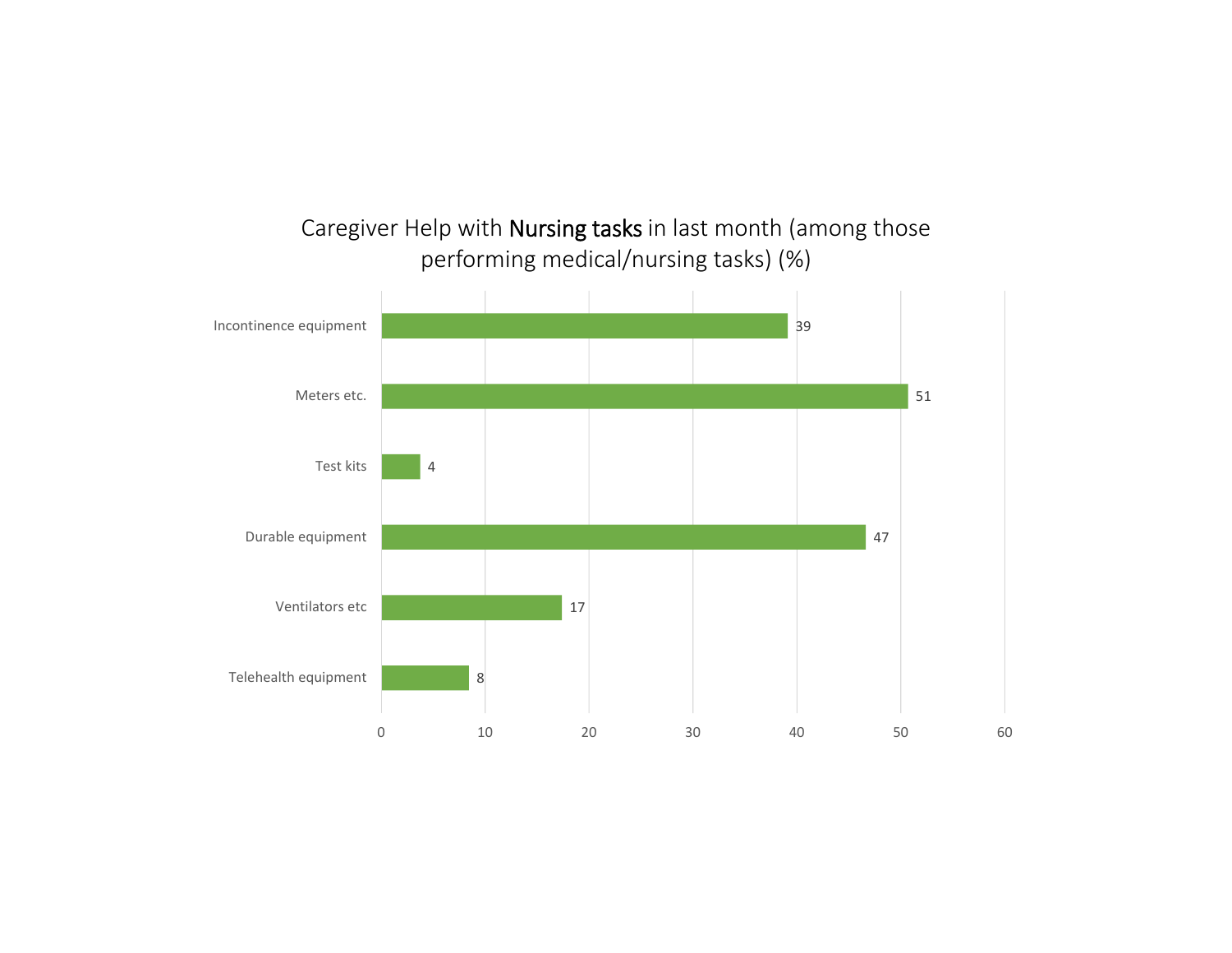

Caregiver level of difficulty performing medical / nursing tasks (among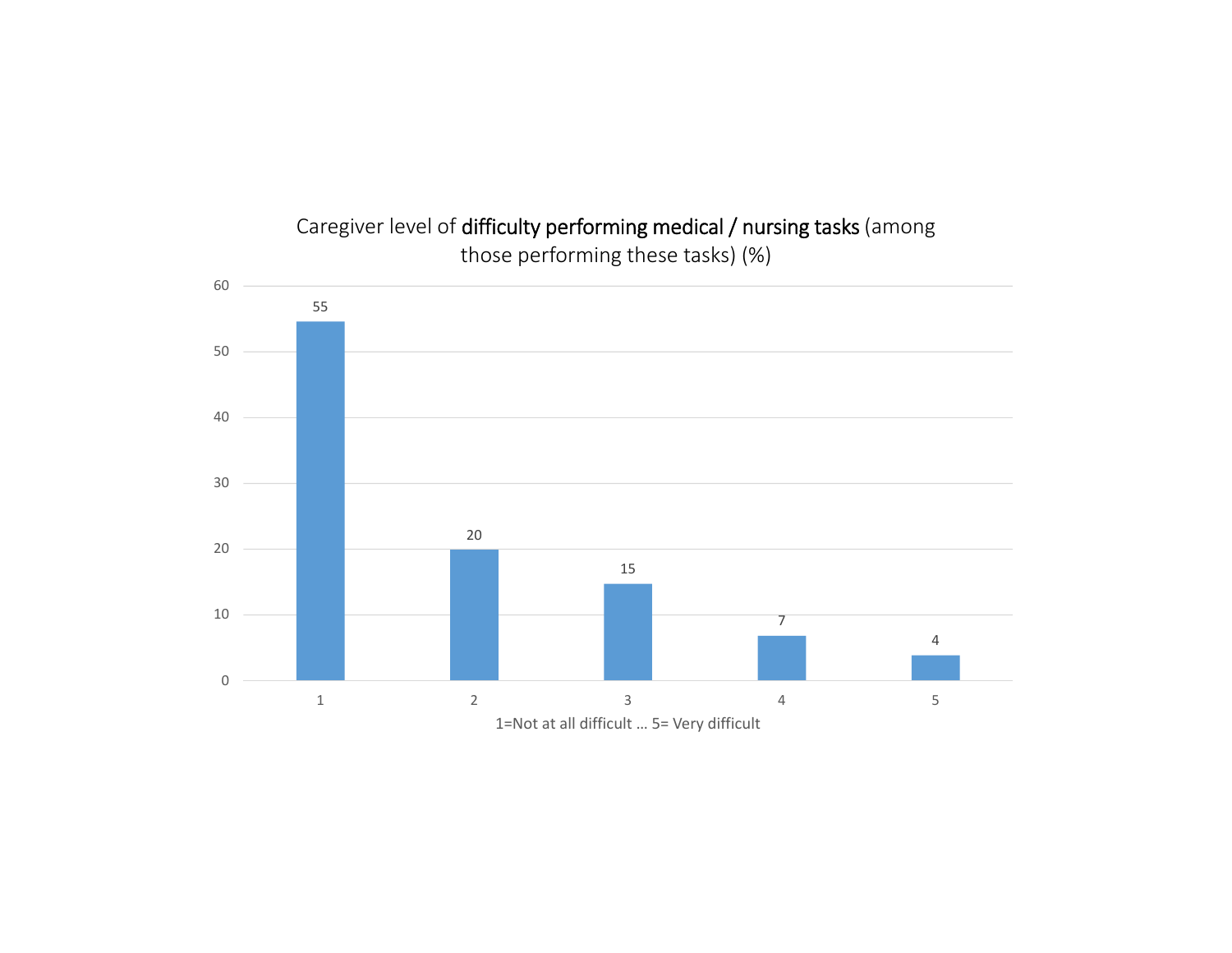#### caregiver preparation for medical or nursing tasks (among those performing these tasks) : (%)

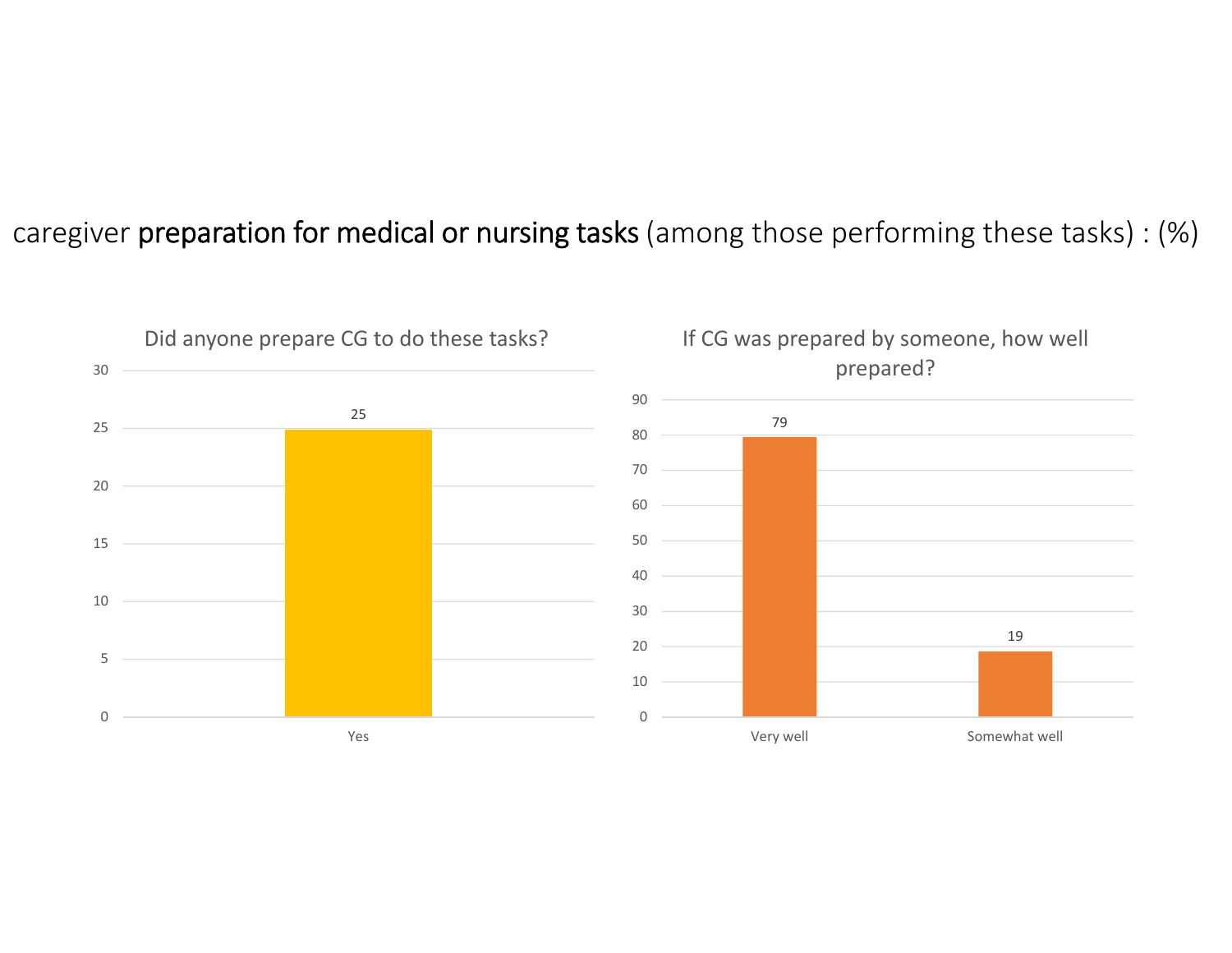#### Hospitalization of care recipient in past 12 months (%)



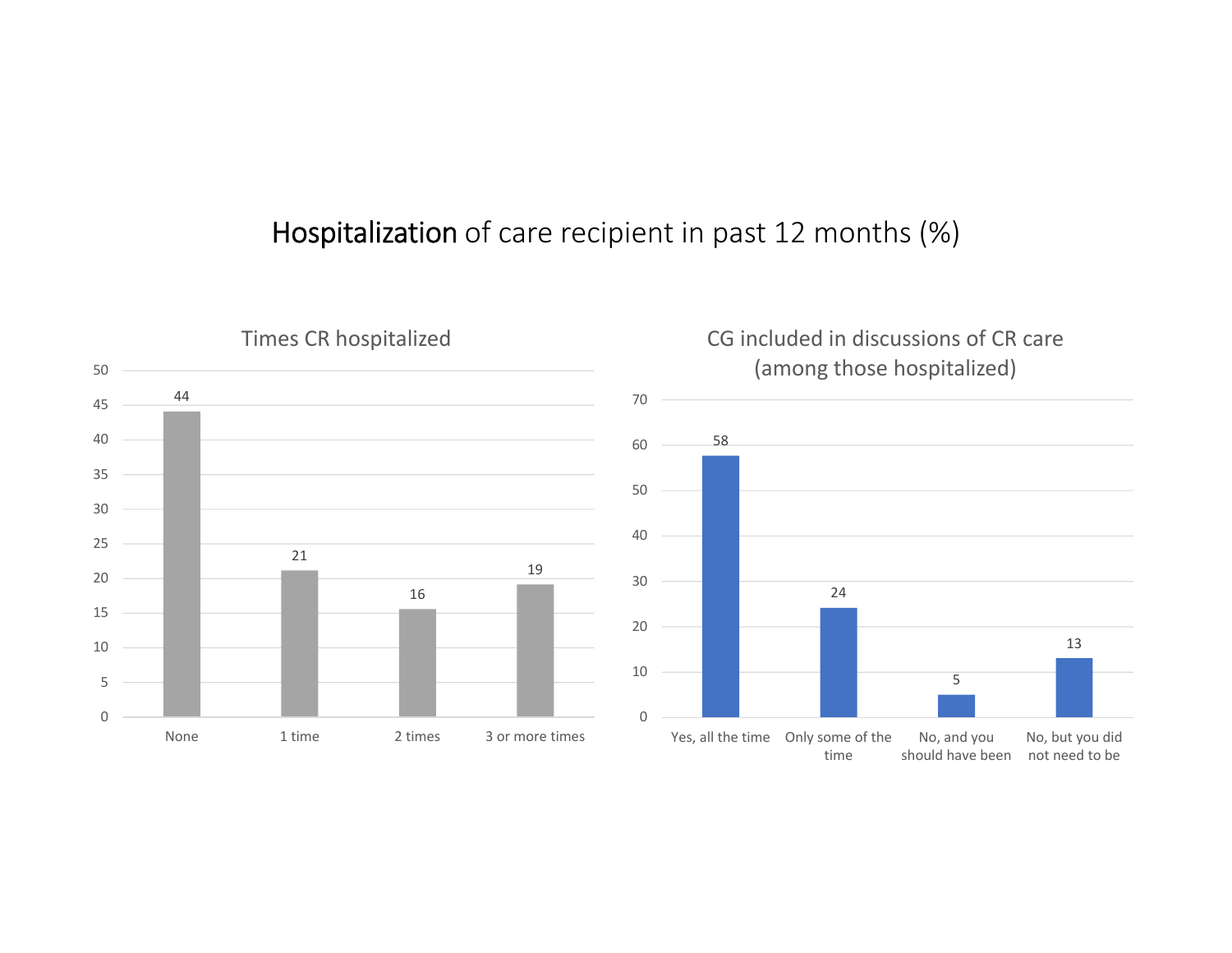#### Hospital instructions and preparation (among hospitalized) (%)

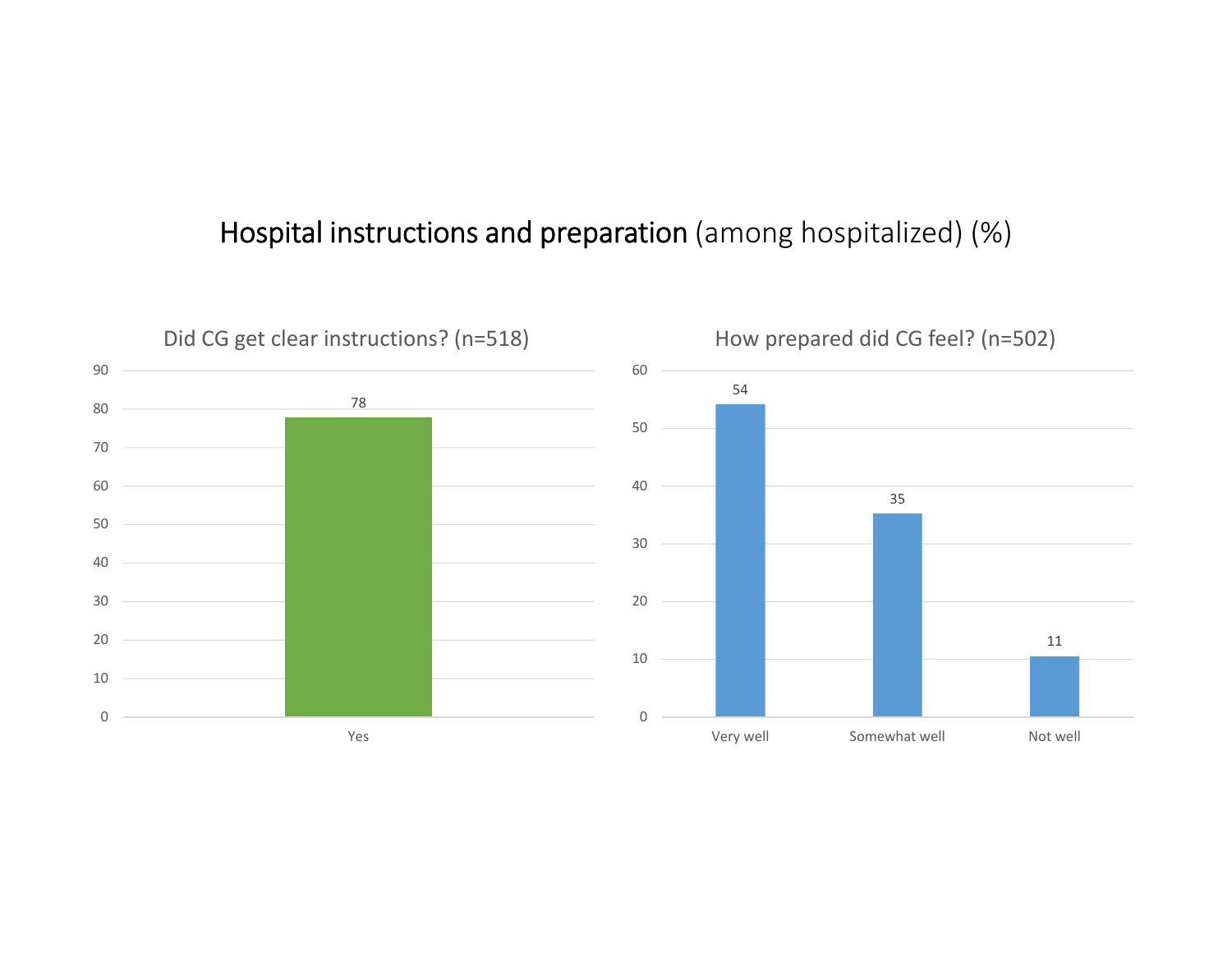

Caregiver involvement with care recipient's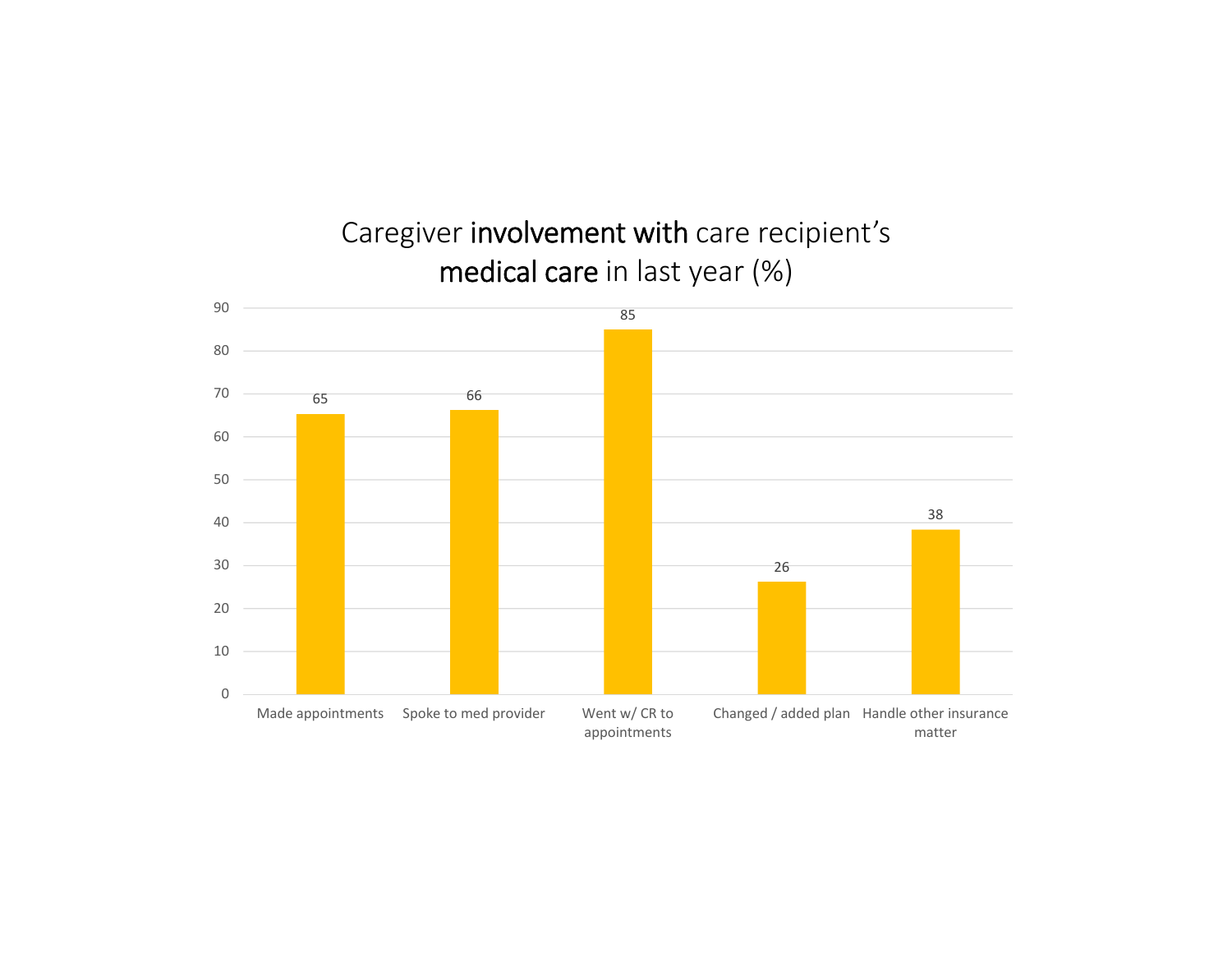#### Intensity and duration of Caregiving (%)



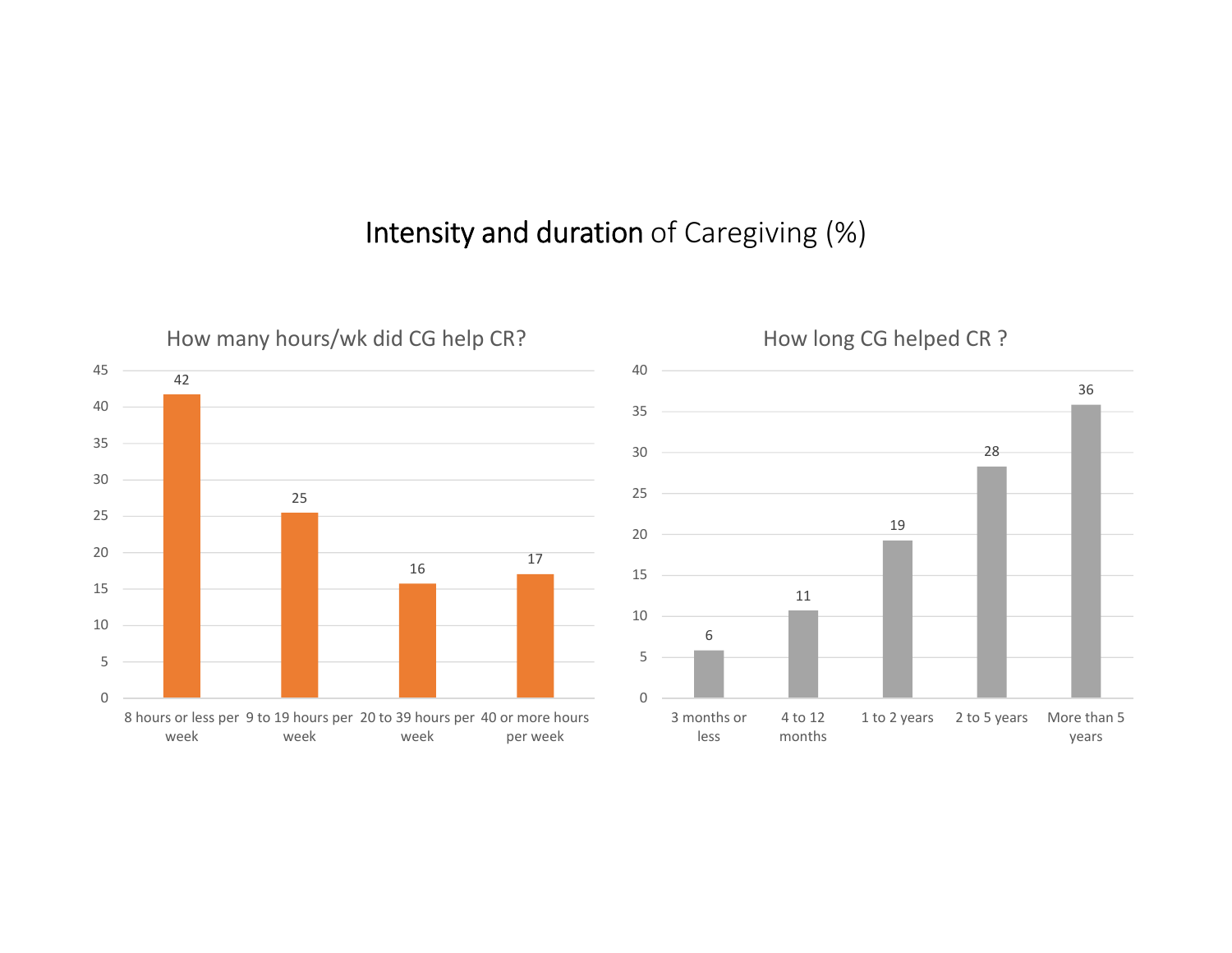#### Past and Future Change in caregiving (%)

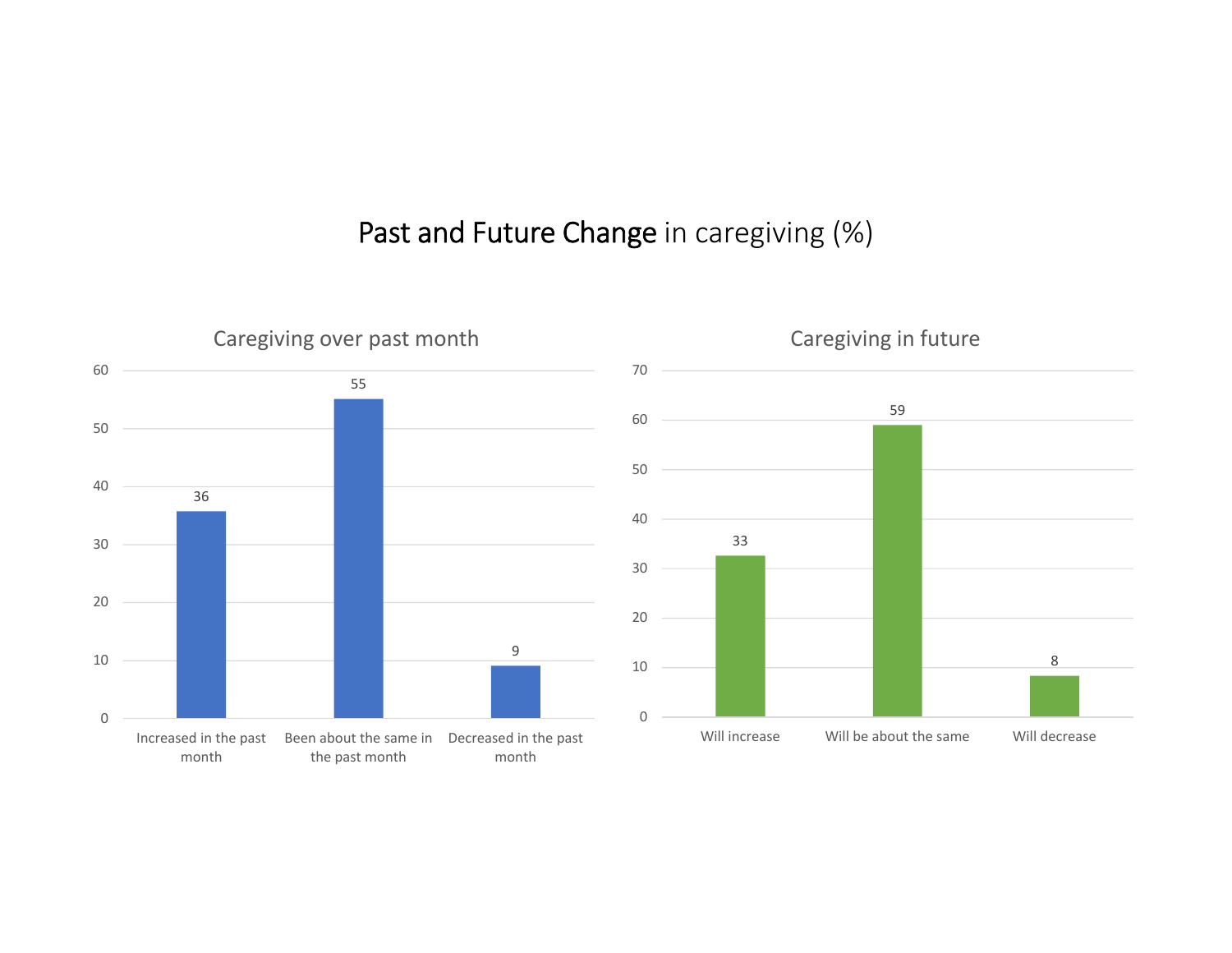#### Caregiver Choice and Worry about Making Mistakes



Does CG feel they had a choice taking on



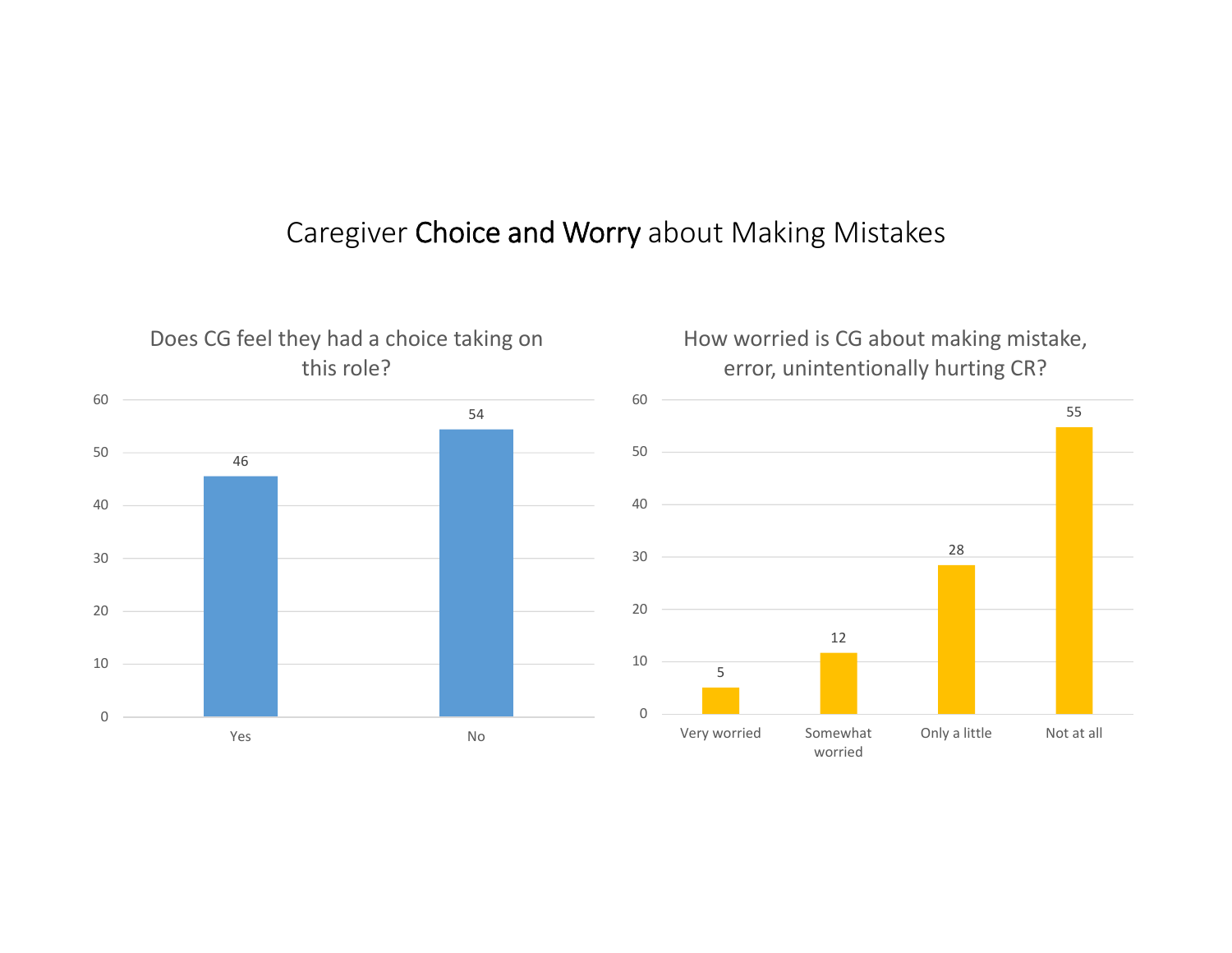

Degree care recipient suffering physically during

![](_page_40_Figure_2.jpeg)